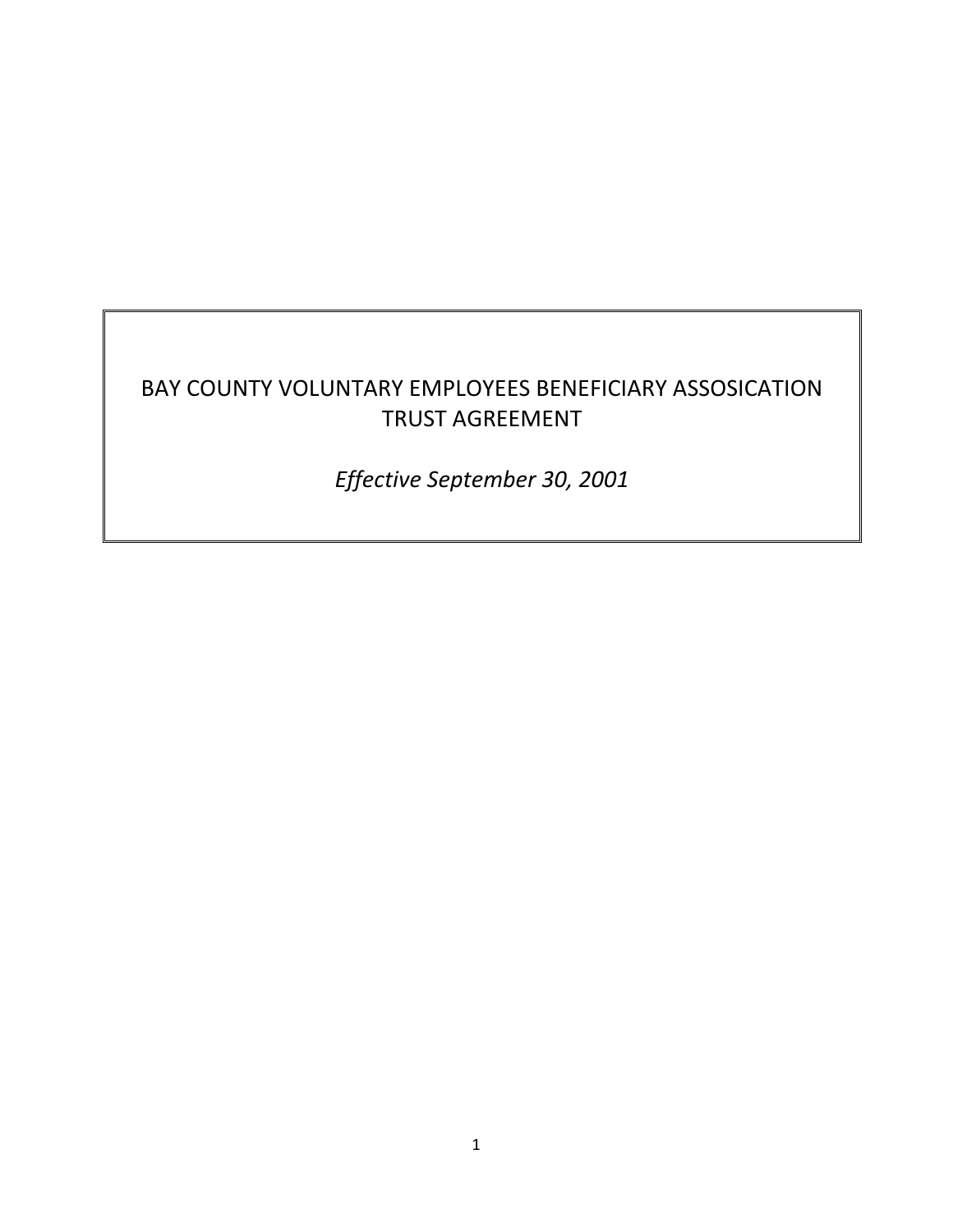# TABLE OF CONTENTS

| <b>ARTICLE I</b>   | <b>GENERAL</b>                                               | Page |  |
|--------------------|--------------------------------------------------------------|------|--|
| Sec. 1.1           |                                                              | 5    |  |
| Sec. 1.2           |                                                              | 5    |  |
| Sec. 1.3           | 5                                                            |      |  |
| Sec. 1.4           | 5                                                            |      |  |
| Sec. 1.5           | 6                                                            |      |  |
| Sec. 1.6           | 6                                                            |      |  |
| Sec. 1.7           | 6                                                            |      |  |
| Sec. 1.8           |                                                              | 6    |  |
| <b>ARTICLE II</b>  | <b>TRUST FUND</b>                                            |      |  |
| Sec. 2.1           |                                                              | 7    |  |
| Sec. 2.2           |                                                              | 7    |  |
| Sec. 2.3           |                                                              | 8    |  |
| Sec. 2.4           |                                                              | 9    |  |
| Sec. 2.5           |                                                              | 9    |  |
| Sec. 2.6           |                                                              | 9    |  |
| Sec. 2.7           |                                                              | 9    |  |
| <b>ARTICLE III</b> | <b>TRUSTEES</b>                                              |      |  |
| Sec. 3.1           |                                                              | 11   |  |
| Sec. 3.2           | Board of Trustees-Term of Office;                            | 12   |  |
|                    |                                                              |      |  |
| Sec. 3.3           |                                                              | 13   |  |
| Sec. 3.4           | Board of Trustees-Rights and Duties of the Board;            | 13   |  |
|                    |                                                              |      |  |
| Sec. 3.5           |                                                              | 13   |  |
| Sec. 3.6           |                                                              | 14   |  |
| Sec. 3.7           |                                                              | 14   |  |
| Sec. 3.8           | Board of Trustees-Contract for Provision of Medical Benefits | 14   |  |
| Sec. 3.9           |                                                              | 14   |  |
| Sec. 3.10          |                                                              | 16   |  |
| Sec. 3.11          |                                                              | 18   |  |
| <b>ARTICLE IV</b>  | MISCELLANEOUS                                                |      |  |
| Sec. 4.1           |                                                              | 19   |  |
| Sec. 4.2           |                                                              | 19   |  |
| Sec. 4.3           |                                                              | 19   |  |
| Sec. 4.4           |                                                              | 19   |  |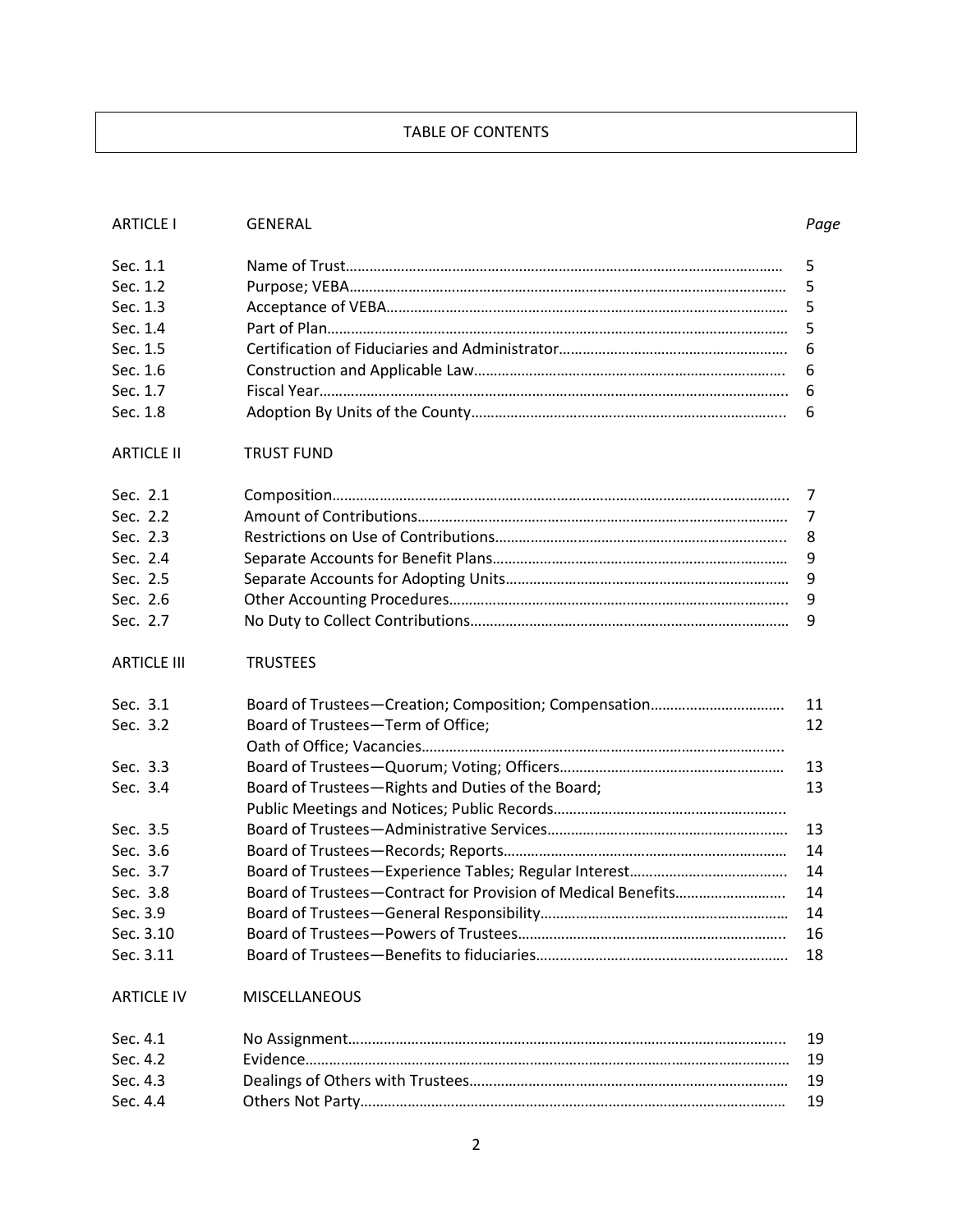| Sec. 4.5  |     |
|-----------|-----|
| Sec. 4.6  |     |
| Sec. 4.7  |     |
| Sec. 4.8  |     |
| Sec. 4.9  | 20  |
| Sec. 4.10 | 20  |
| Sec. 4.11 | -20 |

# ARTICLE V AMENDMENT AND TERMINATION

| Sec. 5.1 | 21   |
|----------|------|
| Sec. 5.2 |      |
| Sec. 5.3 |      |
| Sec. 5.4 |      |
| Sec. 5.5 | $22$ |
| Sec. 5.6 |      |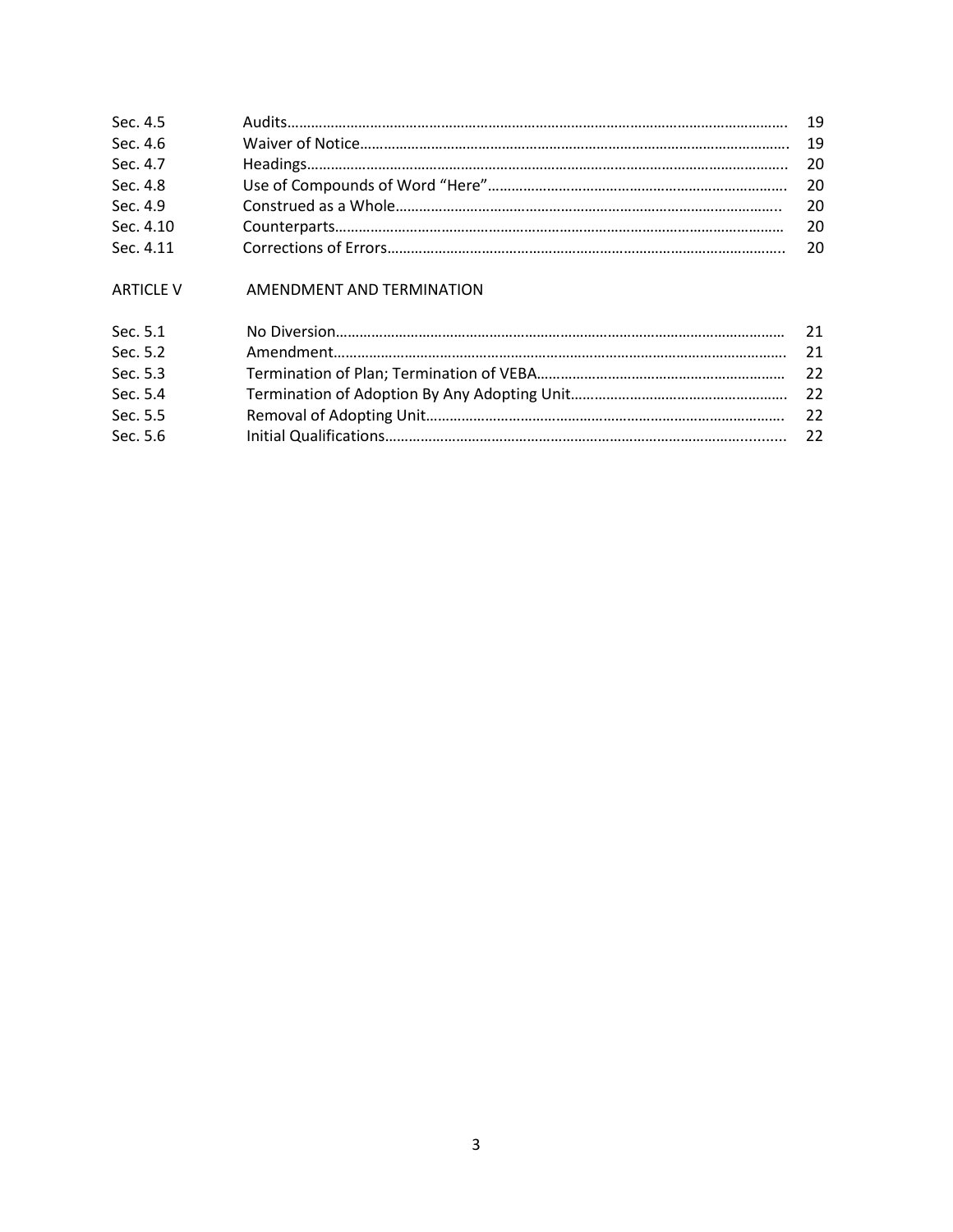# BAY COUNTY VOLUNTARY EMPLOYEES BENEFIARY ASSOCIATION TRUST AGREEMENT

This Trust Agreement is made, effective as of September 30, 2001, by and between Bay County (the "County"), Michigan and the Trustees described in Sec. 3.1 of this Trust Agreement, or their successors (the "Trustees" or "Board").

#### RECITALS:

WHEREAS, the County and its "Component Units" as hereinafter defined (such "Component Units" currently being the Bay County Road Commission, the Bay County Medical Care Facility, and the Bay County Library System [collectively, including the County, the "Employers"]) provide medical benefits to retirees, their spouses and dependents pursuant to the terms of the Bay County Retiree Health Benefit Plan (the "Plan"); and

WHEREAS, the parties desire to establish a trust exempt from tax under Section 501(c)(9) of the Internal Revenue Code of 1986, as amended, and pursuant to 1999 P.A. 149, the Public Employee Health Care Fund Investment Act ("P.A. 149"), to accumulate during employee's working years funds to help defray the cost of retiree medical benefits under the Plan and to receive contributions for that purpose from the Employers; and

WHEREAS, the parties intend that, unless otherwise amended in the future, or unless an Adopting Unit (as hereinafter defined) specifics to the contrary with respect to its portion of the VEBA, the trust shall not be funded on an actuarial basis as permitted by Section 3(d) of P.A. 149.

NOW, THEREFORE, the parties agree to adopt the Bay County Voluntary Employees' Beneficiary Association Trust Agreement on the following terms: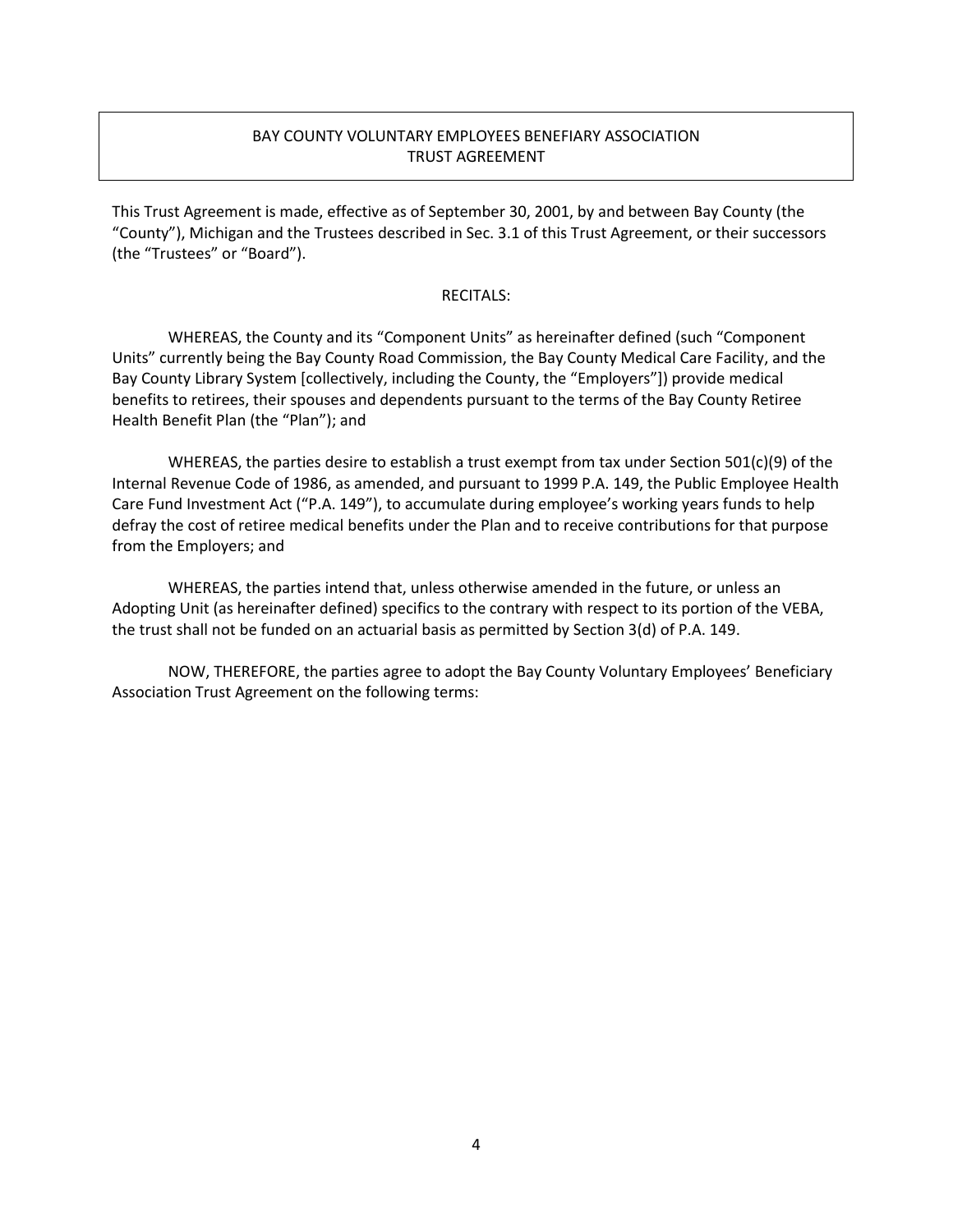# ARTICLE I GENERAL

Sec. 1.1 Name of Trust. This Trust Agreement and the trust established by this Trust Agreement shall be known as the "Bay County Voluntary Employees' Beneficiary Association". (the "VEBA").

Sec. 1.2 Purpose; VEBA. The purpose of this VEBA is to do the following:

- (a.) To provide, through insurance contracts, contracts with health maintenance organizations, preferred provider organizations, other similar health care provider organizations (referred to in this Trust Agreement as "Health Care Organizations"), or otherwise, for medical benefits for retired employees for the Employers, their spouses and dependents, in all events pursuant to the terms of the plan.
- (b.) To provide for such other life, sick, accident, vacation or other benefits as defined in Section 501(c)(9) of the Code and permitted under 1999 P.A. 149 for employees and retired employees of the Employers, their spouses and dependents, as the Employers and the Trustees shall from time to time agree shall be funded though the VEBA or as may be required to be funded through the VEBA pursuant to the terms of any collective bargaining agreement between an Employer and any collective bargaining association covering its employees.
- (c.) Together with the Plan and any other benefit plan funded through this VEBA, the VEBA shall constitute a voluntary employees' beneficiary association as defined in Section 501(c)(9) of the Code ("VEBA") and shall be administered and interpreted so as to comply with the requirements of Section 501(c)(9)
- (d.) The members of the VEBA shall be all employees of an Employer and all former employees of an Employer eligible for retiree health care benefits under the Plan, or under any other benefit plan or program funded through the VEBA, but only to the extent the Employer has chosen (or agreed by collective bargaining) to prefund medical or other qualified benefits for such employees through this VEBA.

Sec. 1.3 Acceptance of VEBA. By executing this Trust Agreement, the Trustees accept their appointment as such.

Sec. 1.4 Part of Plan. This VEBA forms a part of the Plan and is used to fund benefits thereunder. The County warrants that it has furnished the Trustees with a true and correct copy of the plan as currently in effect. The County and each Employer agree that promptly upon the adoption of any amendment to the Plan it will furnish the Trustees with a copy of the amendment and with an appropriate certificate evidencing its due adoption. The Employers further agree that no amendment of the Plan shall have the effect of changing the rights, duties, and liabilities of the Trustees without their consent. The Trustees may rely on the latest Plan documents furnished them as above provided without further inquiry or verification.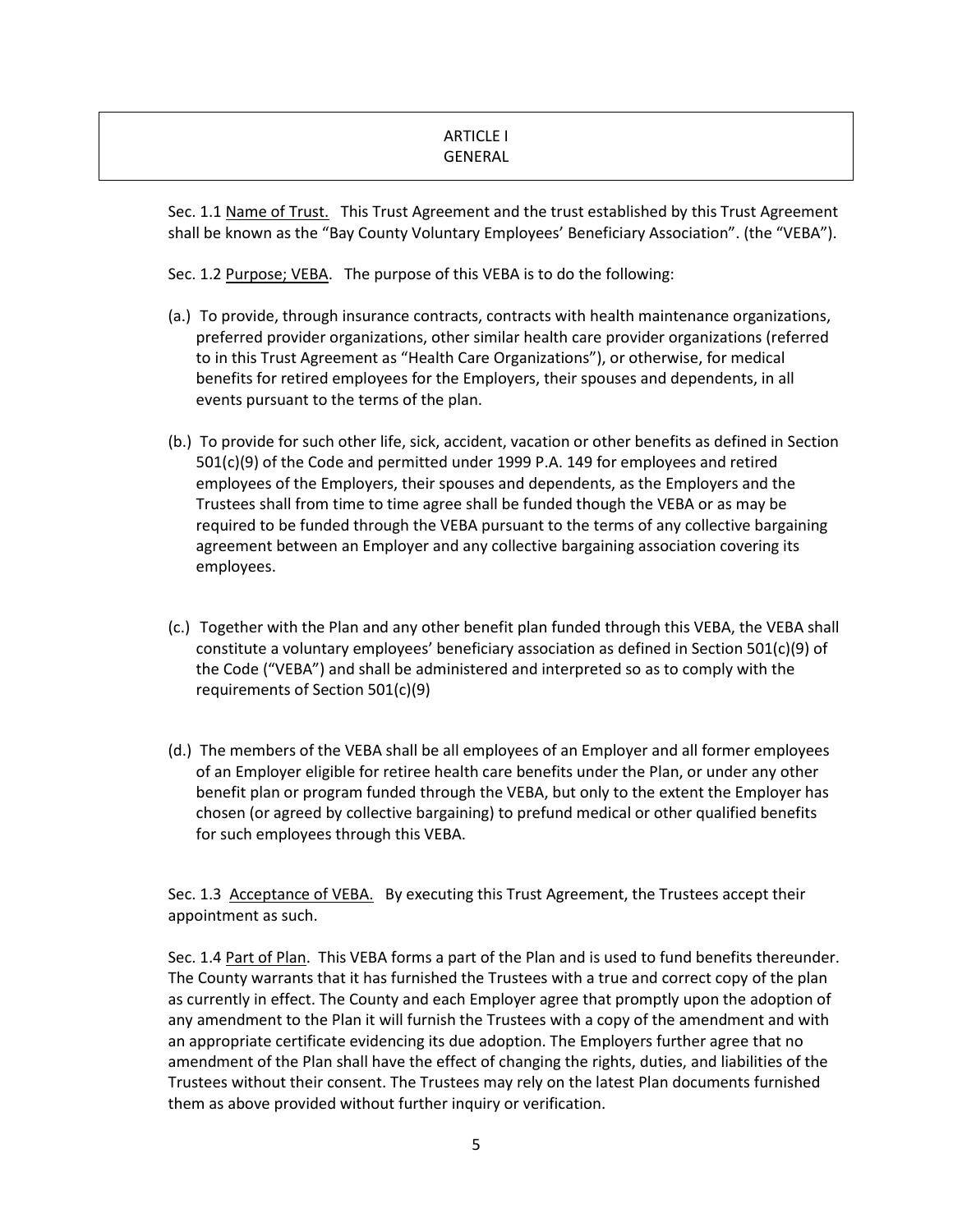Sec. 1.5 Certification of Fiduciaries and Administrator. The County will certify to the Trustees the name of the person or persons who have authority on behalf of the County to communicate with the Trustees with respect to any matters relating to the VEBA. The trustees and each Employer shall recognize the County as the administrator of the Plan unless and until receipt by the Trustees and Employers from the County of a certification evidencing the appointment of some other person or persons as said administrator. The County shall provide the Trustees with a specimen signature of each of the persons referred to above. The Trustees may rely on the latest relevant certificate without further inquiry or verification. The Trustees shall be fully protected in acting upon written instructions received from the County or the plan administrator.

Sec. 1.6 Construction and Applicable Law. The Trust Agreement shall be construed and administered according to the laws of the State of Michigan, including, but not limited to 1965 P.A. 314 and 1999 P.A. 149 and in accordance with Section 501(C)(9) of the Code. All references herein to the "Code" are to the Internal Revenue Code of 1986 as from time to time amended and the regulations promulgated thereunder.

Sec. 1.7 Fiscal Year. The VEBA shall be maintained on a Fiscal Year ending December 31.

Sec. 1.8 Adoption By Units of the County. This trust agreement may be adopted by any Component Unit of Bay County (as defined below) to fund medical benefits for retirees of such entity by:

- (a) Resolution of the governing body of such entity, which shall include a description of how the amount of contributions to be made by such entity will be determined, and whether such contributions will be funded on a discretionary or actuarial basis, an adoption of the Plan for the benefit of retirees of such entity (which Plan shall thereafter be amended as necessary to describe the medial benefits available to retirees of such entity); and
- (b) Resolution of the Bay County Board of Commissioners consenting to such adoption and amending the Plan to provide the medical benefits available to retirees of such entity.

Such an entity which adopts the VEBA shall be referred to as an "Adopting Unit." The term **"Employers"** as used in this Trust Agreement refers to Bay County and all Adopting Units, unless the context clearly requires otherwise. An Adopting Unit may terminate its adoption of this Trust Agreement as provided in Sec. 5.4 below. An Adopting Unit may be removed from participation in this Trust as provided in Sec. 5.5 below.

The term "**Component Unit**" shall refer to any authority, district, board, or commission whose employees participate in the Bay County Employees' Retirement System.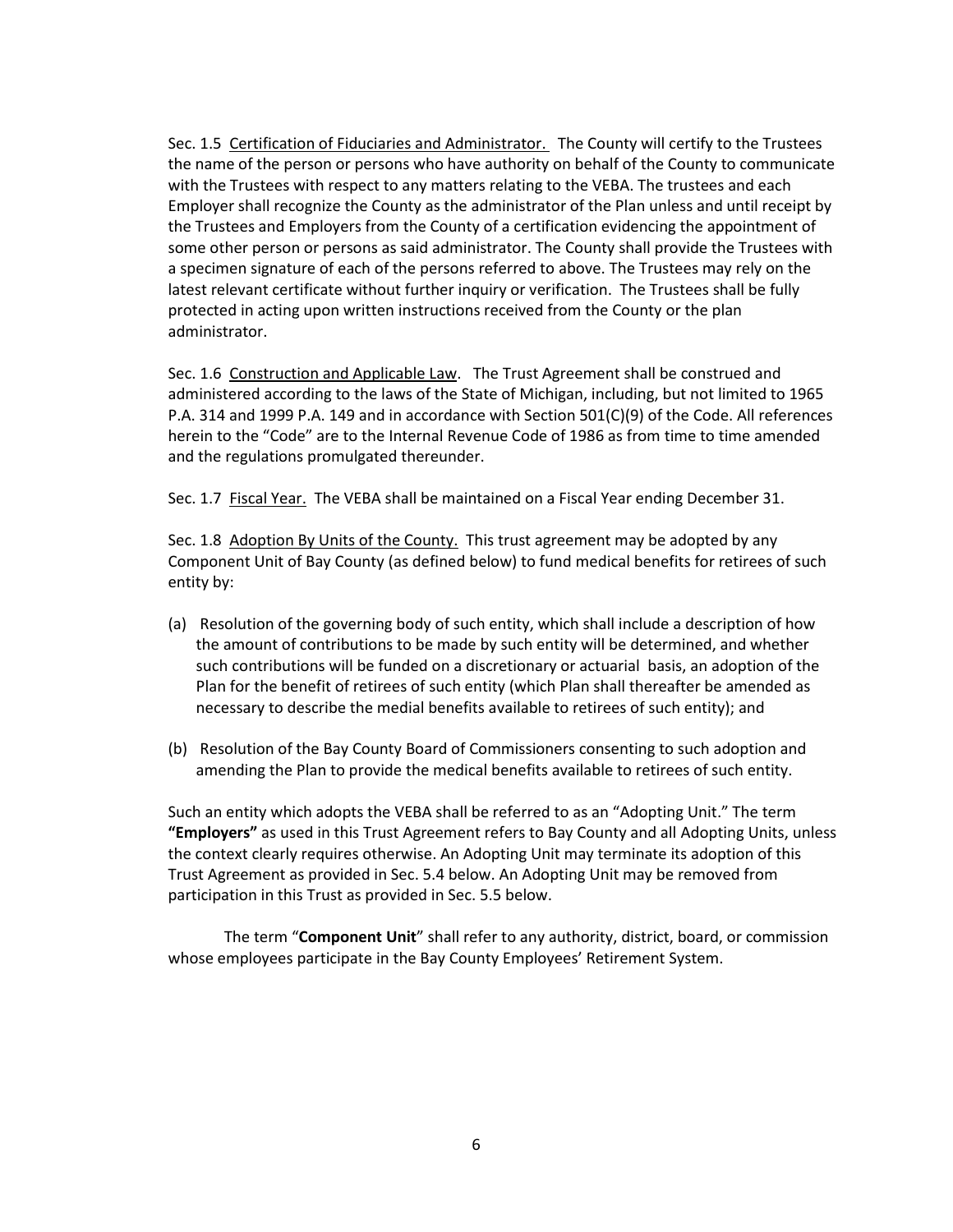# ARTICLE II TRUST FUND

Sec. 2.1 Composition. All sums of money and all securities and other property acceptable to the Trustees and received by them to be held in the VEBA hereunder, as evidenced by their receipts, from whatever source received, together with all investments made therewith, the proceeds thereof, and all earnings and accumulations thereon, and the part thereof from time to time remaining, shall be held and administered y the Trustees, in trust, in a fund referred to herein as the "Trust Fund" or the "VEBA," in accordance with the terms and provisions hereof. Except as otherwise expressly provided in the VEBA, or as otherwise provided by P.A. 314 or other applicable laws, the Trust Fund shall be held, administered, and disbursed by the Trustees without distinction between principal and income.

# Sec. 2.2 Amount of Contributions.

- (a) Each Employer may, in its discretion, contribute to the VEBA an amount necessary or advisable to prefund, amortize or otherwise reduce the unfunded accrued liability for retiree health benefits for future retirees (or for other proper benefits) unless each Employer has agreed to made specific level of contributions or has agreed to contribute the amount necessary to amortize the cost of benefits on an actuarial basis. Notwithstanding that each Employer's contribution mount is discretionary (as provided above), in no event shall an Employer's VEBA contribution for a Plan Year be less that the amount the Employer saves (in "forgiven" contributions to the Bay County Employees' Retirement System ["BCERS"]) by reason of funding out of actuarial surplus of BCERS that Employer's employees' Member Contributions to BCERS, which Member Contributions would otherwise by funded by the Employer.
- (b) Each Employer shall determine from time to time its VEBA contribution by resolution of its governing body or pursuant to collective bargaining. Unless otherwise provided in the resolution or collective bargaining agreement which specifies the amount of VEBA contribution, if any employer determines no specific VEBA contribution amount for a Plan Year, that Plan Year's contribution amount shall be zero; PROVIDED that during any period in which an Employer is participating in this VEBA, its VEBA contribution shall be no less that its forgiven BCERS as described in Section 2.2(a). Where appropriate, the resolution or bargaining agreement specifying a VEBA contribution shall indicate how it is to be applied within the VEBA (for example, to benefit a specified subset of employees of the Adopting Unit).
- (c) Each Employer shall promptly provide the Trustees with the true copies of any resolutions or collective bargaining agreements which determine and specify a VEBA contribution.
- (d) Contributions described in this Section 2.2 shall be deposited to the VEBA no less frequently than quarterly.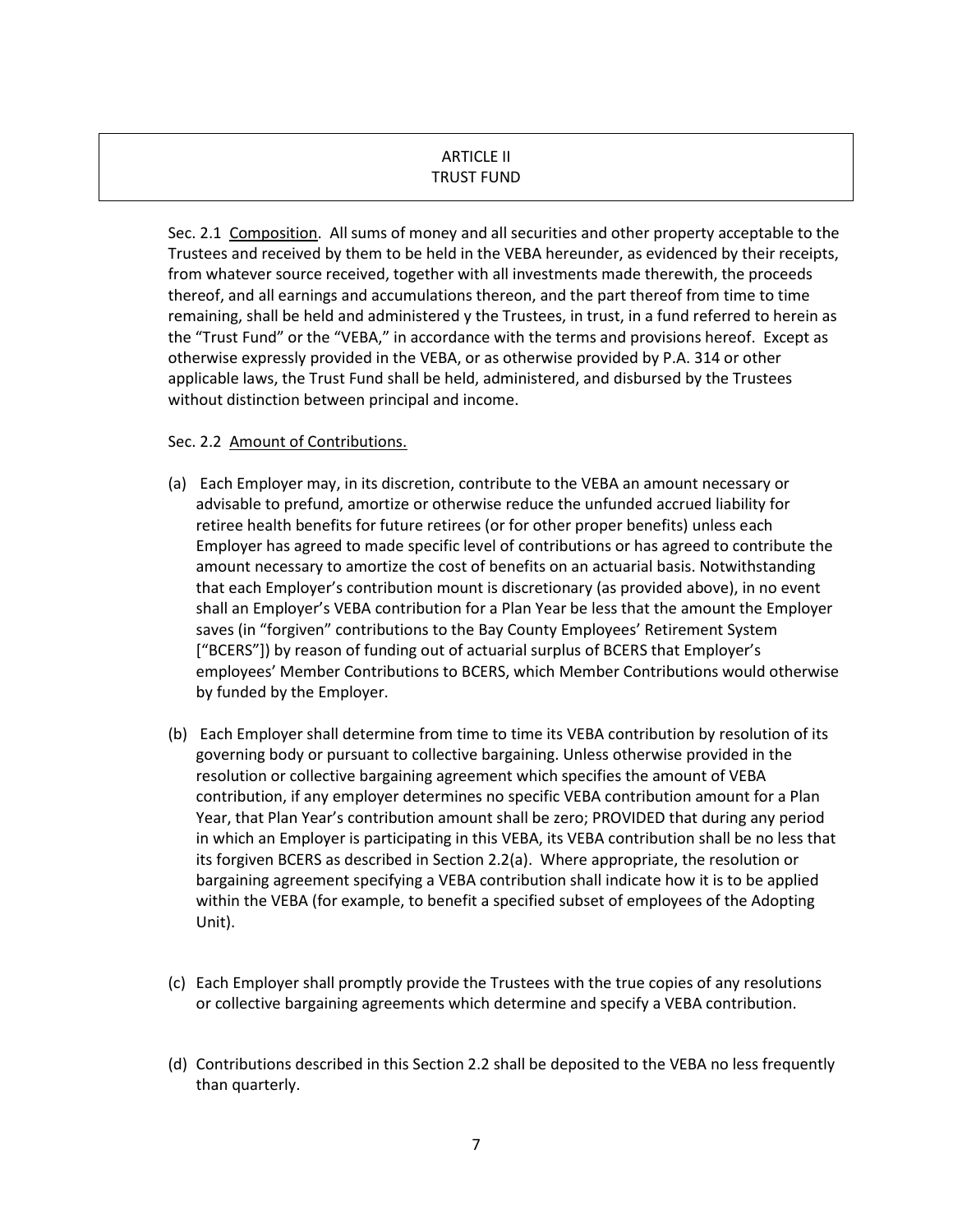#### Sec. 2.3 Restrictions on Use of Contributions

- (a) Except as otherwise provided in this Section 2.3, the Trust Fund shall not be used to purchase retiree health (or other) benefits for retirees, but shall be accumulated until the first January 1 on which the VEBA Trustees reasonably believe that the Trust Fund has assets greater than or equal to 7 times the second previous Plan Year's medical costs for retires under the Plan. At such time as the VEBA assets meet the requirements of the preceding sentence, the Trust Fund shall be used to provide medical benefits under the Plan (or other benefits permitted by the VEBA). The Trust Fund shall then pay 100% of the cost of medical benefits under the Plan, less the cost sharing portion required of the Retirees under the Plan, if any.
- (b) If the Trust Fund has begun to pay benefits under the Plan, but as of any January 1 thereafter, the VEBA Trustees reasonably believe the Trust Fund has assets less than 5 times the second previous Plan Year's retiree medical costs, then as of that January 1 the Trust Fund shall no longer be used to pay for medical benefits under the Plan and the Trust Fund shall again accumulate assets until the first January 1 thereafter on which the VEBA Trustees reasonably believe that 7 times the second previous Plan Year's retiree medical costs have again accumulated, at which time the Trust Fund shall again be used to provide medical benefits under the Plan or other benefits permitted by the VEBA.
- (c) In a given Plan Year, if the Trust Fund is being used to pay benefits under the Plan, but during such Plan Year the Trust Fund's assets drop below the minimum threshold described at (b) above, the Trust Fund shall continue to be used to provide medical benefits under the Plan or other benefits provided by the VEBA only until the end of that current Plan Year, at which time the Trust Fund shall cease such payment.
- (d) For purposes of Section 2.3(a) and (b) above, the term "second previous Plan Year" means the Plan Year that ended on the Second previous December 31 (for example, for he Plan Year ending December 31, 2001, the second previous Plan Year ended December 31, 1999.)
- (e) The thresholds described in this Section2.3 shall be applied by the Trustees separately to Bay County and to each Adopting Unit.
- (f) Notwithstanding the proceeding provisions of this Section 2.3, if at least 75% of the trustees agree, the Trust Fund may be used for the County or an Adopting Unit sooner or later than the time otherwise permitted or prescribed in this Section 2.3, or in an amount other than otherwise prescribed, but only to provide medical benefits under the Plan or other benefits permitted by the VEBA.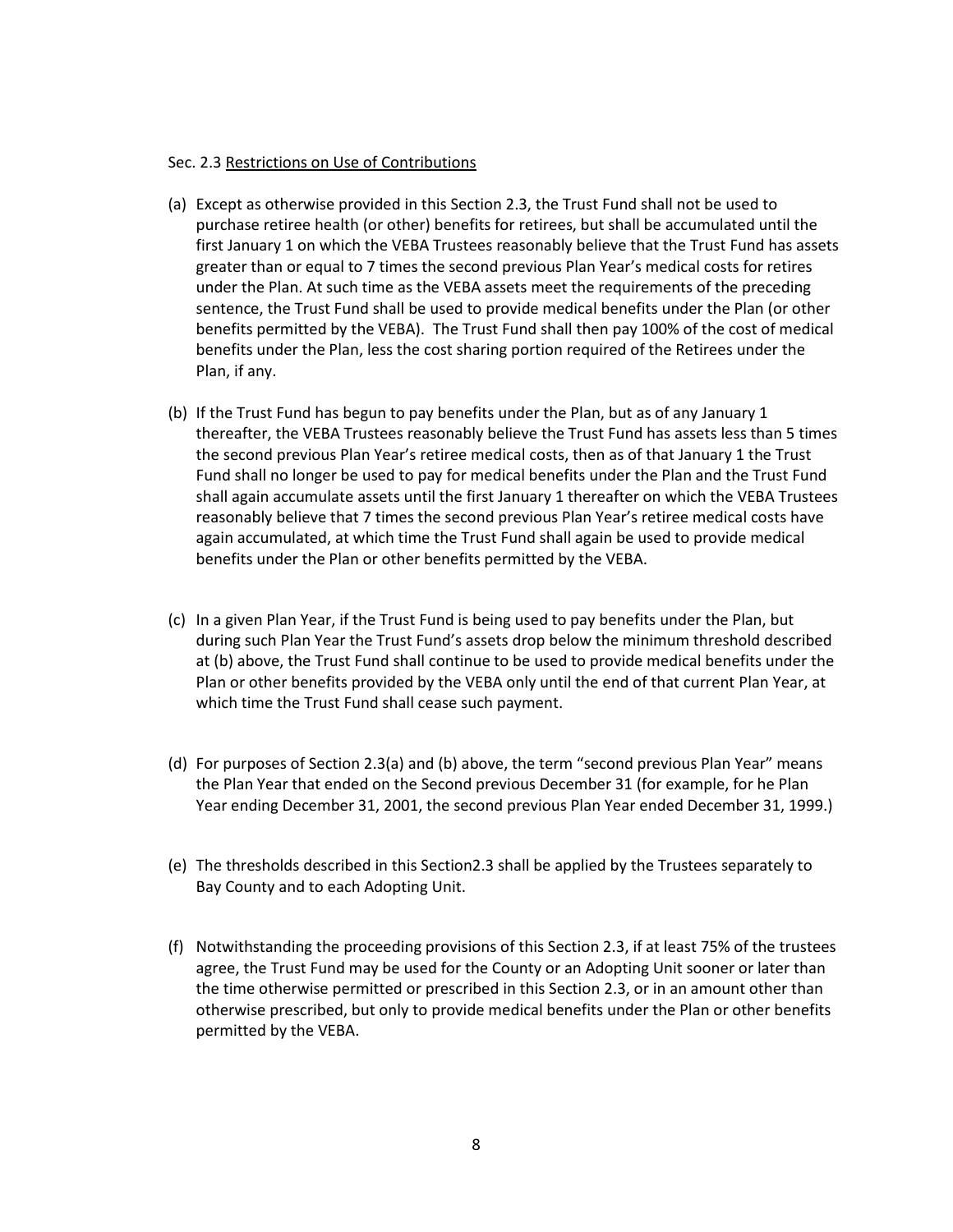(g) In no event shall Trust Fund assets which were accumulated for the purpose of providing retiree medical benefits be used to provide other benefits unless (i) retiree medical benefits are fully funded on a reasonable actuarial basis, per opinion of the Actuary, or (ii) the Trustees reasonably believe that retiree medical benefits need no longer be prefunded (examples: such benefits have been discontinued, or are provided by the federal government), and in either case (iii) such "other benefits," pursuant to opinion of legal counsel, are permitted VEBA benefits pursuant to Code Section 501(c)(9) and P.A. 149, in each case, as amended. Note: funds which are specifically accumulated for a purpose other than retiree medical benefits, pursuant to Section 2.4, shall not be subject to this section  $2.3(g)$ 

Sec. 2.4 Separate Accounts for Benefit Plans. Initially, the Employers and the Trustees intend that this VEBA be used only to pre-fund and provide for retiree health care benefits under the Plan. In the event this Trust Agreement is amended to provide other benefits under other benefit plans which may be funded through a VEBA pursuant to Section 501(c)(9) of the Code and 1999 P.A. 149, the Trustees shall create and maintain separate accounts for the Plan and each other benefit plan funded through the Trust. The Trustees shall thereafter allocate contributions for the Plan and each other benefit plan funded through the Trust, and earnings or losses thereon, as well as any distributions or VEBA expense payments, to the separate account for such plan. The Trustees shall not pay for benefits under the Plan or under any other benefit plan any amounts in excess of the account in the separate account for such plan. Furthermore, the Trustees shall not pay for the Plan's account any amounts for medical or other benefits for active employees (or their spouses or dependents) even if the Plan is amended to provide such benefits to active employees, their spouses and dependents. All separate accounts described in this Section 2.4 shall be accounting purposes and shall not require segregation of assets within the Trust Fund.

Sec. 2.5 Separate Accounts for Adopting Units. The Trustees shall establish and maintain separate accounts for each Employer, which shall consist of the contributions made by such Employer, all earnings and investment gains or losses on such contributions, and less amounts charged against the Employer's proportional share of expenses for the VEBA and for medical or other benefits for retirees of Bay County or such Adopting Unit. Where separate Employers (Bay County and Adopting Units) fund more than one benefit plan through this VEBA (see section 2.4), separate accounting of allocable VEBA assets and liabilities (including, without limitation, a proportional share of expenses for the VEBA) shall be maintained both by Employer and by plan funded.

Such accounts do not require segregation of assets with the Trust Fund.

Sec 2.6 Other Accounting Procedures. The Trustees shall maintain such further accounts (which may be different or in addition to those described in this Trust Agreement) as may from time to time be agreed to by the Trustees and any affected Employer.

Sec 2.7 No Duty to Collect Contributions The Trustees shall have no duty to require that any contributions be made to them, to determine that the contributions received by them comply with (1) the provisions of the Plan, (2) with the terms of any collective bargaining agreement between an Employer and a collective bargaining association covering its employees, or (3) with any resolution of the Bay County Board of Commissioners or of the governing body of any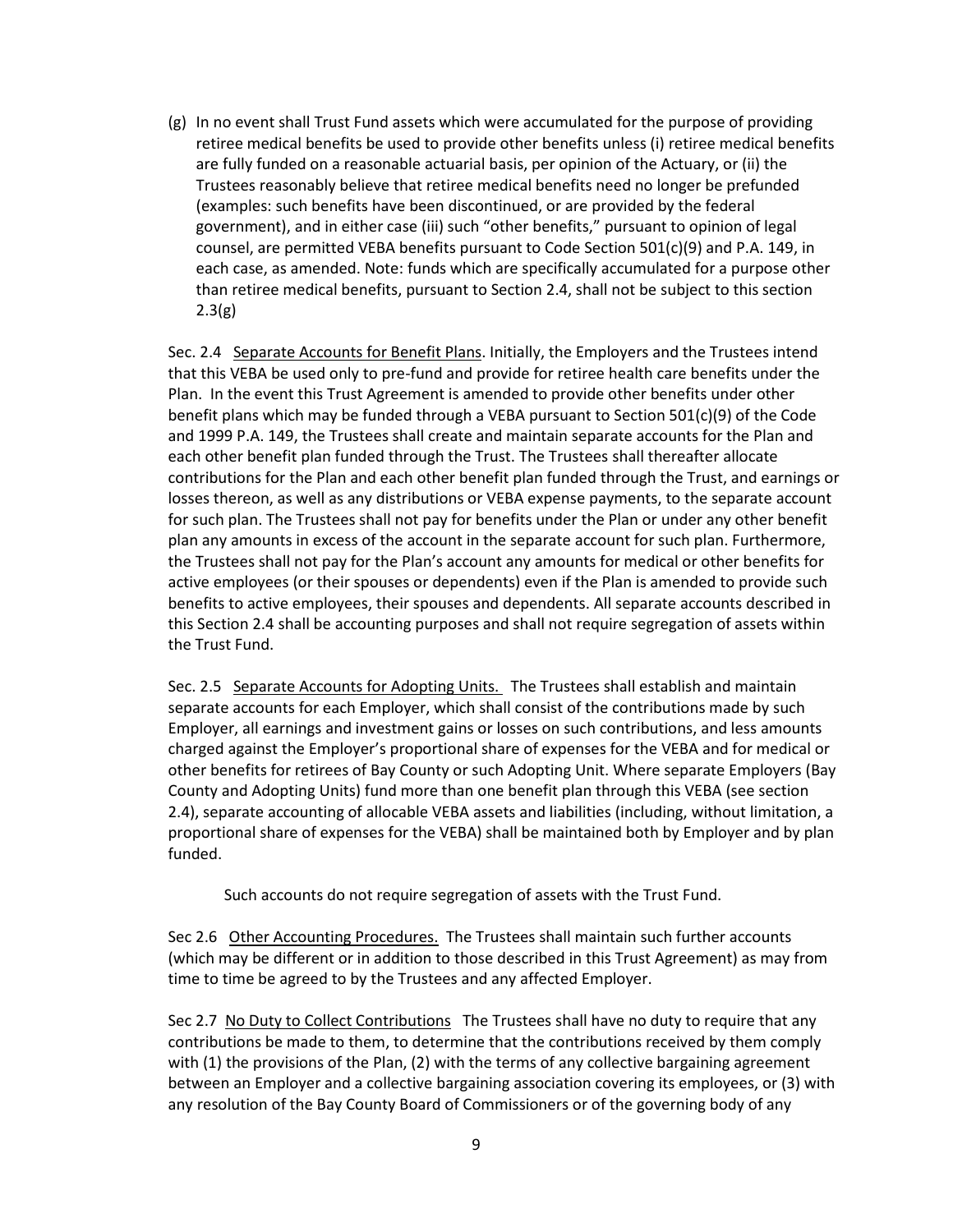Adopting Unit providing therefor, or to collect any contributions payable to the VEBA pursuant to (a) the Plan, (b) any collective bargaining agreement or (c) resolution of the Bay County Board of Commissioners or the governing body of any Adopting unit. The Trustees shall not be responsible for the adequacy of the Trust Fund to pay benefits under the Plan. The responsibility of the Trustees shall be limited to the sums of money, securities, and other property actually received by them.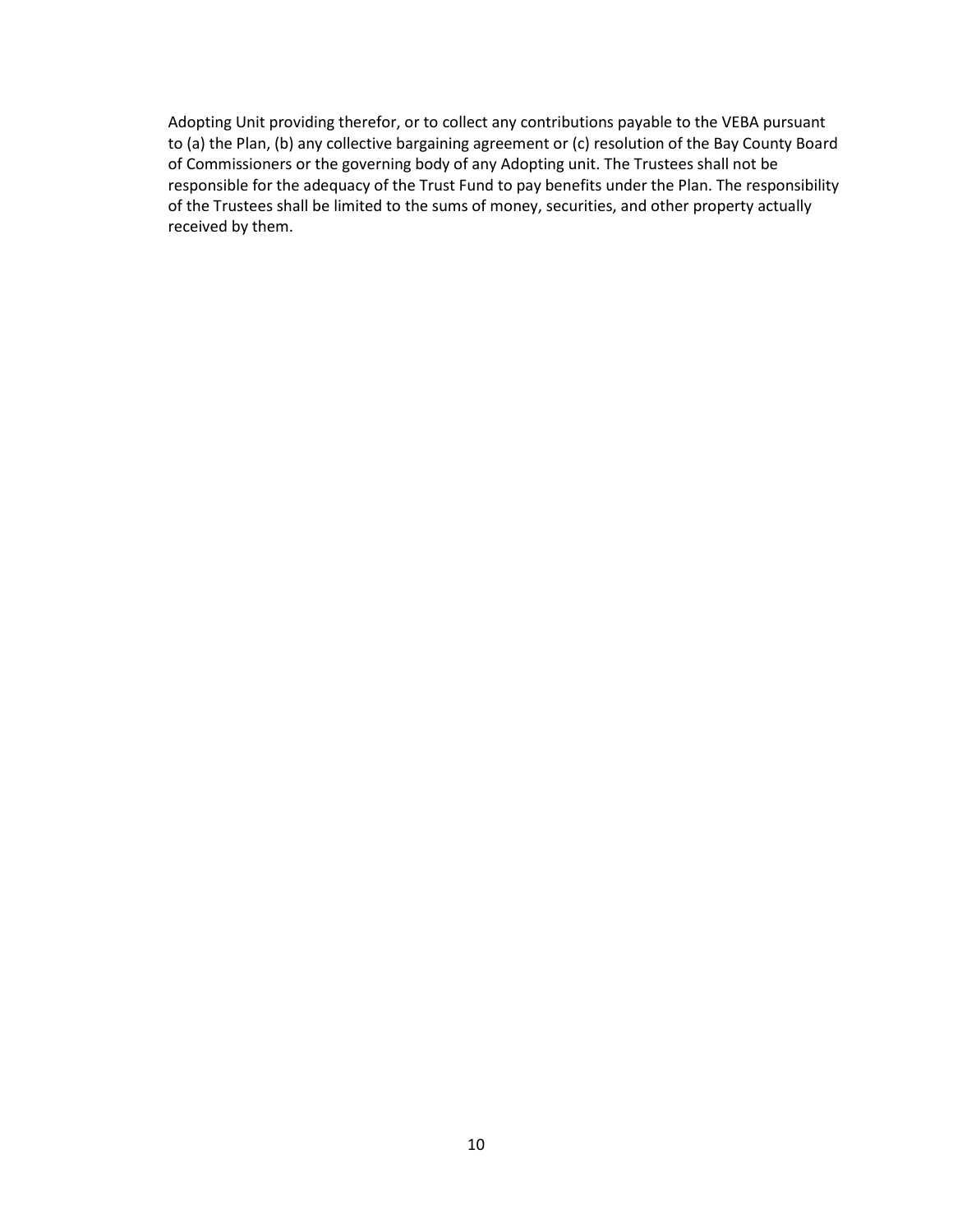# ARTICLE III **TRUSTEES**

Sec 3.1 Board of Trustees—Creation; Composition; Compensation (Amended by Resolution 2021-10- July 13, 2021)

- (a) The Bay County VEBA Board of Trustees ("Board") is hereby created. Except as otherwise provided at Section 3.1(b), the Board shall consist of the following nine (9) trustees who shall be the same persons holding such positions from time to time, and for the same terms, as under the Bay County Employees' Retirement System:
	- (i.) The chairperson of the Bay County Board of Commissioners ex-officio or his/her designee. Any designee appointed by the Chairman of the Bay County Board of Commissioners must also be a member of Bay County Board of Commissioners;
	- (ii.) The chairperson of the Ways and Means Committee of the Bay County Board of Commissioners ex-officio or his/her designee. Any person appointed by the chairperson of the Ways and Means Committee of the Bay County Board of Commissioners must also be a member of the Bay County Board of Commissioners;
	- (iii.) The Treasurer of Bay County or the Deputy Treasurer, if designated by the Treasurer
	- (iv.) The chairperson of Bay County Board of Human Services ex officio or his/her designee. Any person appointed by the chairperson of the Board of the Bay County Board of Human Services must also be a member of the Bay County Board of Human Services;
	- (v.) The Chairperson of the Bay Arenac Behavioral Health Authority Board of Directors or his/her designee. Any designee appointed by another director or authority director or chief financial officer may not be a county commissioner.
	- (vi.) A member of the Bay County Employees' Retirement System who is employed by the Bay County Board of Commission or the Department of Water and Sewer, as long as the Department of Water and Sewer remains under the jurisdiction of the Bay County Board of Commission, and is elected as a trustee as provided in Subsection (b) of this section.
	- (vii.) A member of the Bay County Employees' Retirement System who is employed by the Bay County Medical Care Facility and is elected as a trustee as provided in Subsection (b) of this section;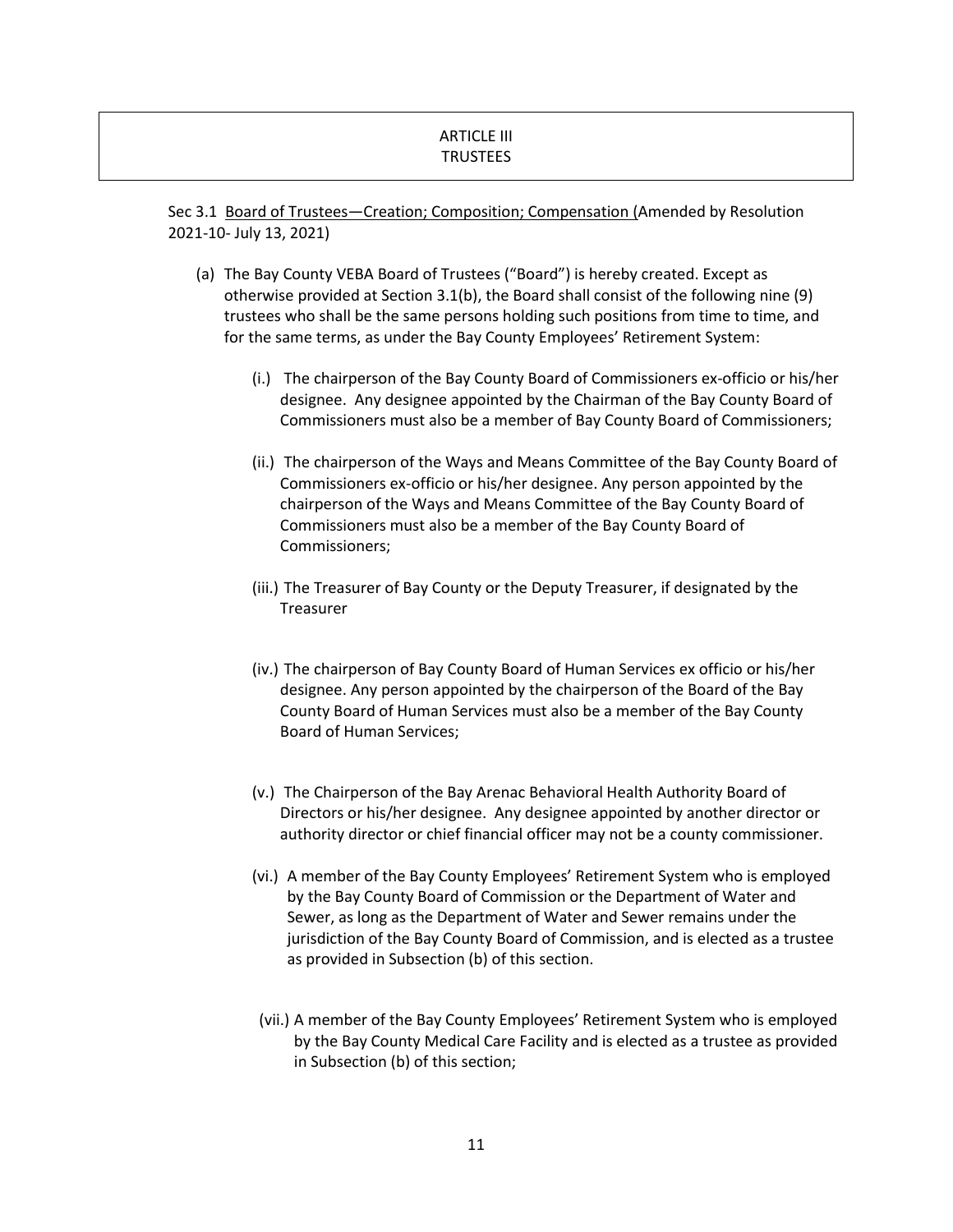- (viii.) A member of the Bay County Employees' Retirement System who is employed by a county department or agency that is not the Bay County Road Commission, the Department of Water and Sewer, the Bay County Sheriff's Office, the Bay County Library System or the Bay County Medical Care Facility and is elected as a trustee as provided in Subsection (b) of this section.
- (ix.) A member of the Retirement System who is either employed by the Bay County Sheriff's Office and is a member of the Road Patrol Group, the Road Patrol Supervisors Unit Group, the Correctional Facility Officers Group, or who is employed by the Bay County Library System and is elected as a trustee in subsection (b) of this Section.
- (b) The intent of Section 3.1 is that the VEBA shall have three trustees who are Employers which are prefunding benefits under this VEBA. This Section 3.1(b) shall be construed according.
- (c) The Board shall establish rules and regulations for trustee elections required by Section  $3.1(a)(v)$ , (vi), or (vii), and (b), or otherwise.
- (d) The Bay County Board of Commission may establish per diem compensation for trustees who are not employees of the County. Trustees shall also be reimbursed, as determined by the Board, for actual and necessary expenses incurred, to attend meetings of the Board and to perform services required by the Board.

### Sec. 3.2 Board of Trustees—Term of Office; Oath of Office; Vacancies.

- (a) The term of office of each elected trustee shall be for three (3) years. One (1) term shall expire each year and shall be filled as provided in Section 3.1(c). Elected trustees' terms shall be identical to the trustee's term under the Bay County Employees' Retirement System (or to the term of the trustee who the trustee in question replaces, pursuant to Section 3.1(b) above).
- (b) Each trustee shall, prior to taking office as a VEBA trustee, take an oath of office administered by the County Clerk.
- (c) A vacancy shall occur on the Board if an elected trustee:
	- (i.) Ceases to be both (x) a member of the Retirement System (including becoming a retirant) and employee of an Employer which is prefunding benefits under this VEBA.
	- (ii.) Becomes employed in a County department or agency which is represented by another elected trustee
	- (iii.) Fails to attend three (3) consecutive meetings unless excused for cause by the trustees attending the meetings.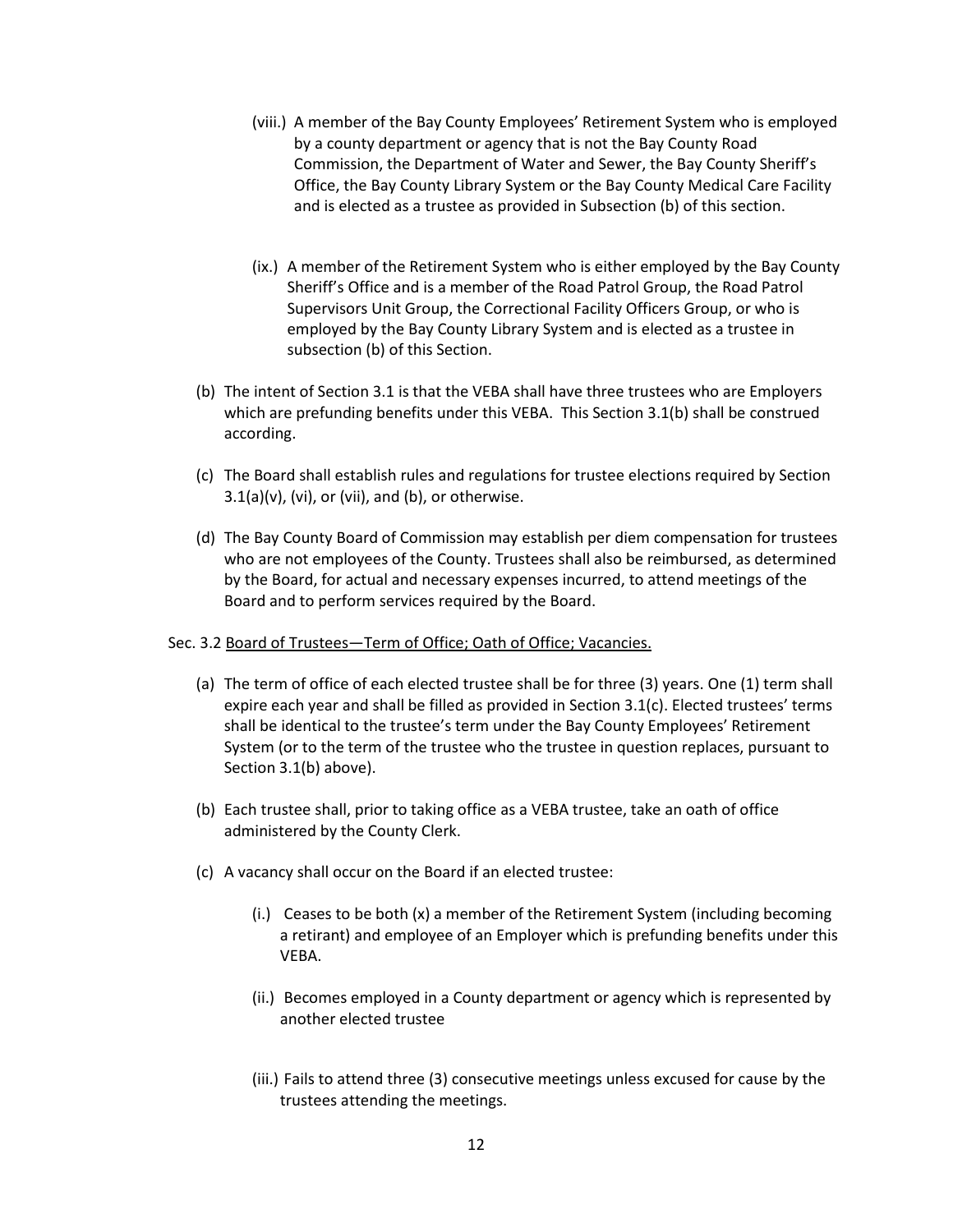- (d) A vacancy shall occur on the Board if any ex-officio or elected trustee resigns or is removed from office.
- (e) A vacancy shall be filled within 90 days, for the unexpired term, in the same manner as the position was previously filled.

### Sec. 3.3 Board of Trustees—Quorum; Voting; Officers. (Amended by Resolution 2021-10- July 13, 2021)

The Board shall hold meetings regularly, at least one in each calendar quarter, and shall adopt its own rules of procedure.

- (a) Five trustees shall constitute a quorum of the Board
- (b) Each trustee shall be entitled to one vote on each question before the Board. At least five concurring votes shall be required for a valid action by the Board.
- (c) At the first Board meeting for each calendar year, the Board shall elect from its membership a chairperson and vice chairperson. The chairperson and vice chairperson shall take office immediately upon election.
- (d) The Bay County Executive or his/her designee shall serve as the Secretary to the VEBA trustees. The Secretary shall administer the first meeting of each year, until such time as a new chairperson and vice chairperson are elected.

#### Sec. 3.4 Board of Trustees—Public Meetings and Notices; Public Records.

- (a) The Board shall conduct its business at a public meeting help compliance with the Open Meetings Act, Act No. 267 of Public Acts of 1976, as amended being MCLA 15.261 to 15.275. The Board shall give public notice of a time, date, and place of meeting of the Board in a manner required by Act No. 267 of the Public Acts of 1976
- (b) The Board shall make a writing prepared, owned, used, in the possession of, and/or retained by the Board in the performance of an official function available to the public in compliance with the Freedom of Information Act, No. 442 of the Public Acts of 1976, as amended, being MCLA 15.231 to 15.246.

#### Sec.3.5 Board of Trustees—Administration Services.

- (a) The Board shall be custodian of the assets of the VEBA, except those assets that the Board may place in custody of a member of the Federal Reserve System, a clearing corporation, or a custodian bank which is a member of the Federal Reserve System, or other depository permitted by law and selected by the Board.
- (b) The County Corporation Counsel shall serve as legal advisor to the Board.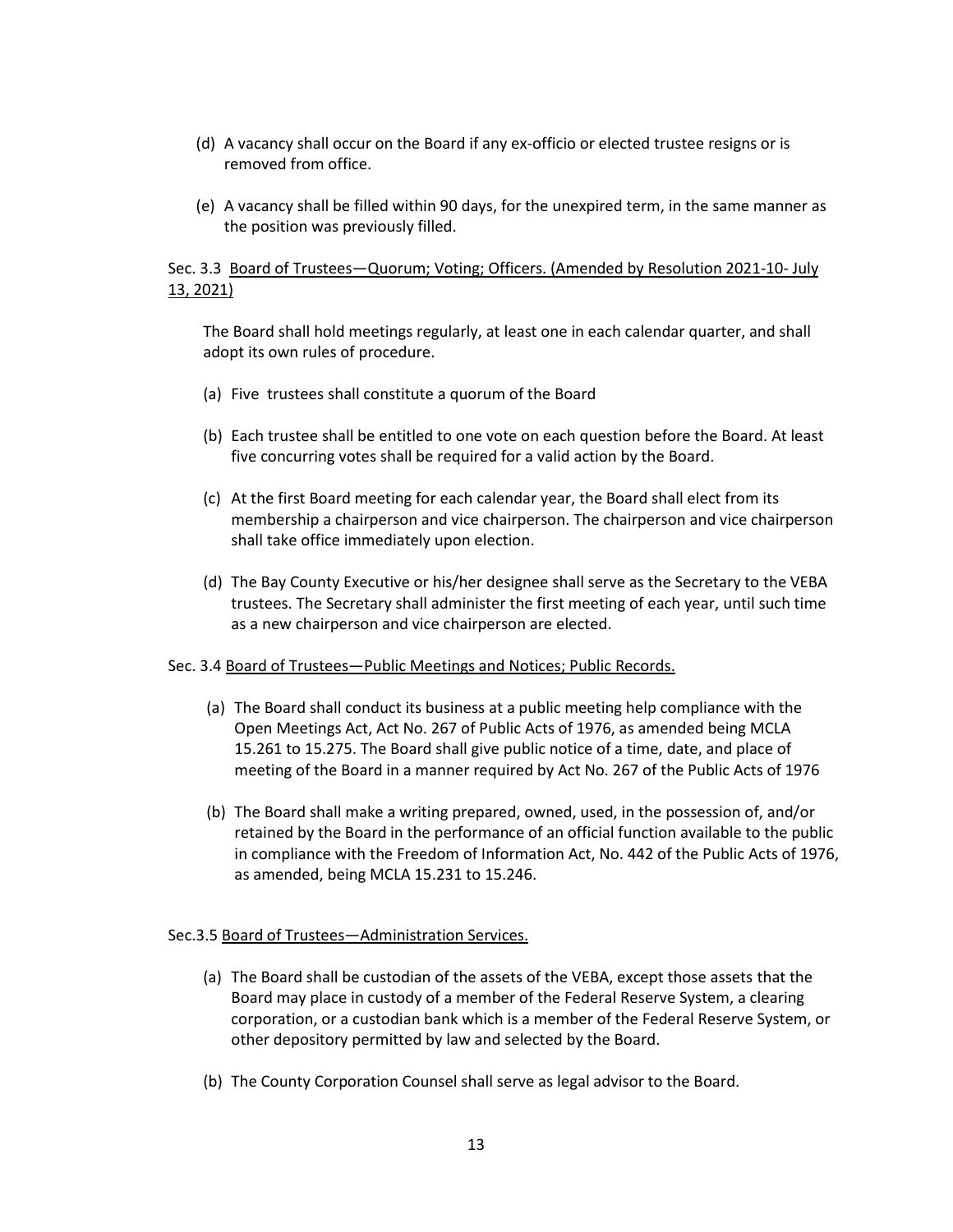- (c) The Actuary shall provide actuarial services to the Board. The Board shall designate a certified actuary who is a member of the American Academy of Actuaries.
- (d) The Board is authorized and empowered to employ other professional services that may be required for the proper discharge of its responsibilities. Compensation for services shall be fixed by the Board. The Board may utilize the services of County employees if made available.

#### Sec. 3.6 Board of Trustees-Records; Reports.

- (a) The Board shall keep a written record of its proceedings and other data, reports, and records that may be required to properly manage and reports the operations of the VEBA
- (b) The Board shall cause to be prepared an annual report for each fiscal year within 180 days of the close of each fiscal year. The annual report shall contain information about the financial and other activities of the VEBA during the fiscal year.
- (c) The Board shall cause to be prepared an actuarial report not less often than once every five years, or as may otherwise be required by P.A. 149 of 1999, as amended. The actuarial report shall contain information about the actuarial costs of medical benefits under the Plan, for current and future retirants of Employers. The actuarial report shall be similar in content to those which are generated for the Bay County Employees Retirement System. A copy of the actuarial report shall be furnished to the Bay County Board of Commissioners and the governing body of any Adopting Unit
- (d) The Board shall furnish the Bay County Board of Commissioners and the governing body of any Adopting Unit with other information about the VEBA as requested.

Sec. 3.7 Board of Trustees-Experience Tables; Regular Interest. The Board shall from time to time adopt mortality and other tables of actuarial experience, a funding methodology, and a rate or rates or regular interest, that are necessary to prepare actuarial reports.

Sec. 3.8 Board of Trustees—Contract for Provision of Medical Benefits. The Trustees shall, if so directed by an Employer, execute a contract with an insurance company or a health care organization for the provision of benefits under the Plan. The Trustees are further authorized to accept and hold any such contract, and to assign and deliver any such contract upon the further direction of the Employer.

Sec. 3.9 Board of Trustees—General Responsibility. The Board are the Trustees of the VEBA's assets. The general responsibilities of the Trustees shall be as follows: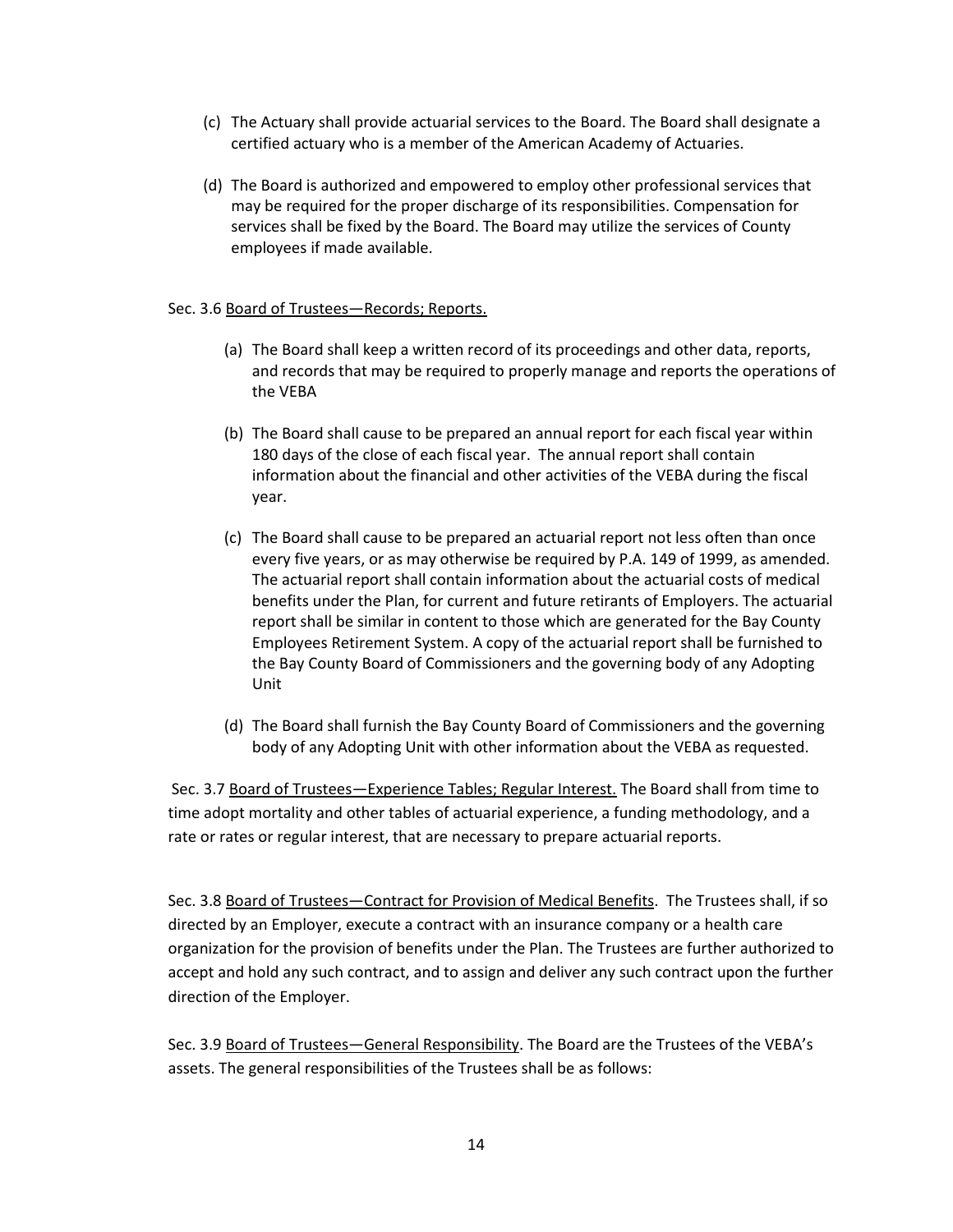- (a) Expect as expressly otherwise provided herein, the Trustees shall have exclusive authority and discretion to manage and control the assets of the Plan held in the Trust Fund, and shall be the investment fiduciary for the Trust Fund as required by 1999 P.A. 149, and 1965 P.A. 314, both as amended from time to time, provided that the Trustees may delegate such authority and discretion to an investment manager as described in Section 3.10(h)
- (b) The Trustees shall hold, administer, invest and reinvest, and disburse the Trust Fund in accordance with the powers and subject to the restrictions state herein.
- (c)

(i). The Trustees shall make such payments and disbursements from the Trust Fund as the County, or any other party authorized by the County to do direct the Trustees, shall from time to time direct in writing. The Trustees shall accept written directions by facsimile, and such facsimile directions shall have the same effect as writing delivered by mail or by delivery service. Such payments or disbursements may be made directly to such person or persons, natural or otherwise, at such time in such amounts as specified in authorized directions to the Trustees, and the County warrants that no direction will be issues to the Trustee's other than in accordance with the terms of the plan.

(ii). Without limiting the generality of the foregoing , but in furtherance thereof, the Trustees shall also pay premiums to insurance companies for insurance coverage or to Health Care Organizations for health care benefits under the Plan, as directed by the county

(iii). The County is authorized to open an account in any institution described at Section 3.10(h)(iii), (iv) or (v) for the purpose of making distributions or paying benefits or premiums in accordance with the Plan. Any person authorized by the County is authorized to sign, manually or by facsimile signature, any and all checks, drafts and orders, including orders or directions in informal or letter form, against any funds in such account with such institution and such institution is authorized to honor any and all checks, drafts and orders so signed, regardless of by whom or by what means the actual or purported facsimile signature or signatures thereon may have been affixed thereto, if such signature or signatures resemble those duly filed with such institution, without further inquiry or regard to the authority of said person or the use of the checks, drafts and orders, or the proceeds thereof or to determine whether such checks, drafts and orders are in accordance with the Plan. The Trustees shall make such deposits to any such account as directed in writing or by facsimile by the County or any person authorized by the County, and the Trustees shall have no duty to question the propriety of any such direction or account for the funds retained in or disbursed from any such account. They County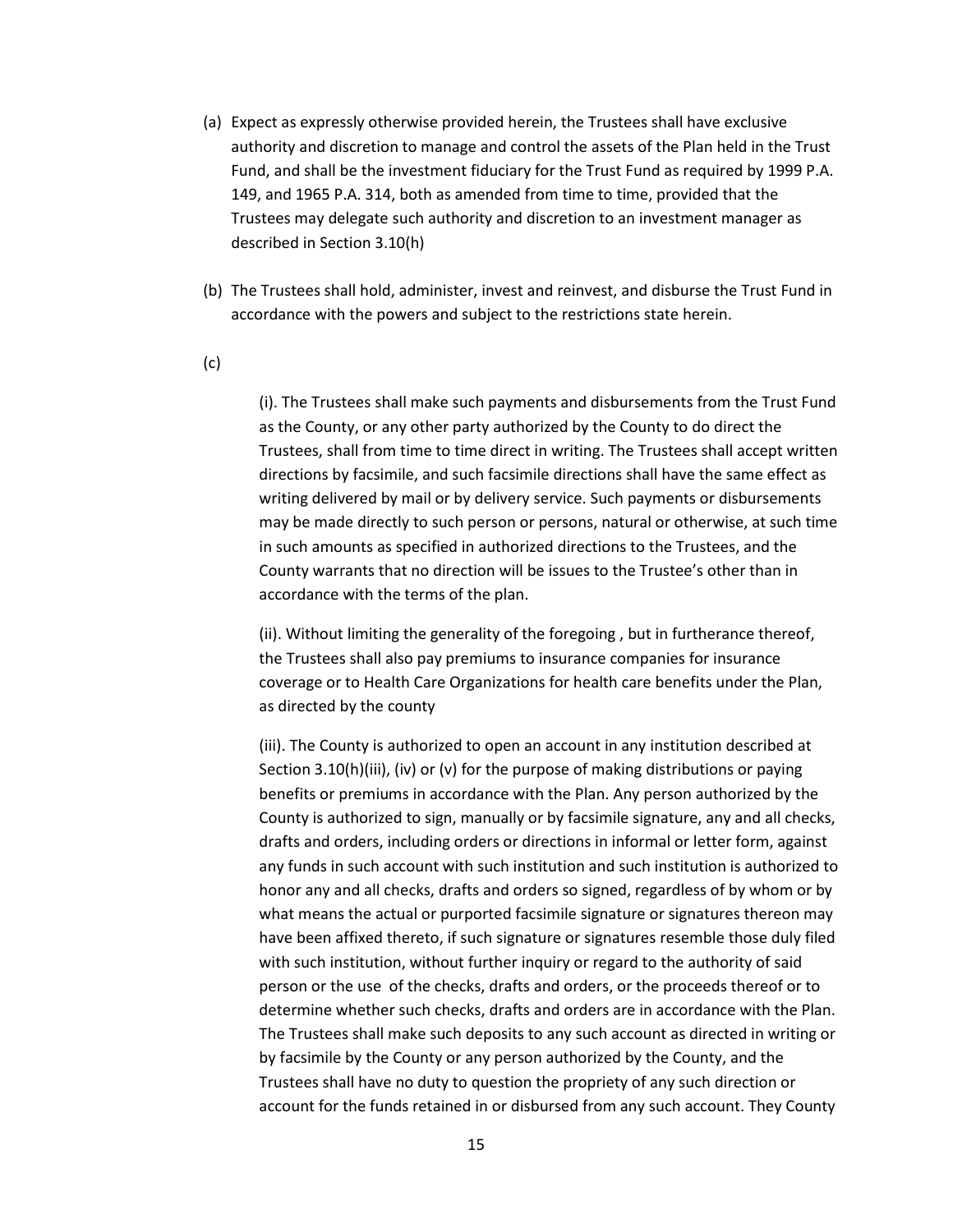warrants that all funds deposited in any such designated account will be disbursed by it solely to or for the use and benefit of persons entitled thereto in accordance with the terms of the Plan, but until so disbursed, shall be held in the VEBA for such purpose by it.

(d) The Trustees in their capacity as such shall have no responsibility or authority with respect to the operation and administration of the Plan, and the rights, powers and duties of the Trustees shall be governed solely by the terms of this Trust Agreement without reference to the provisions of the Plan.

Sec. 3.10 Board of Trustees—Powers of Trustees. The Trustees shall have the right, power, and authority to take any action and to enter into and carry out every agreement with respect to the Trust Fund that may be necessary or advisable to discharge their responsibilities hereunder.

The Trustees shall invest and re-invest the assets of the Trust Fund subject to the terms, conditions, limitations and restrictions imposed by the State of Michigan on the investments of public employee Retirement Systems, including the provisions of 1999 P.A. 139 and 1965 P.A. 314, as amended, being Section 38.1132 et seq. of Michigan Complied Laws Annotated (the "Investment Funds of Public Employee Retirement Systems Act"). In exercising their discretionary authority with respect to the management of the Trust Fund, the Trustees shall exercise the care, skill, prudence, and diligence under the circumstances then prevailing, that a prudent person, acting in a similar capacity and familiar with those matters, who use in the conduct of a similar enterprise with similar aims, and as further described in MCLA 38.1133(3), and shall not engage in the transactions prohibited by law and described by MCLA 38.1133, (5), (6),(7),(9), or otherwise prohibited by P.A. 314. Trustees shall diversify the Trust's assets so as to minimize the risk of large losses, unless under the circumstances it appears not prudent to do so. This standard shall not be applied to investments in isolation by rather in the context of the Trust portfolio and as a part of the overall investment strategy, which shall incorporate risk and return objectives reasonably suited to the Trust.

> Subject to the foregoing, the Trustees shall have the following powers, rights and duties:

- (a) To retain, manage, improve, repair, operate and control all property, real or personal, at any time comprising art of the Trust Fund.
- (b) To manage, sell contract to sell, grant options to purchase, convey, exchange, partition, lease for any term (even though such term commences in the future or may extend beyond the duration of the Trust,) and otherwise dispose of the Trust Fund from time to time in such manner, for such consideration, and upon such terms and conditions as the Trustee in its discretion shall determine;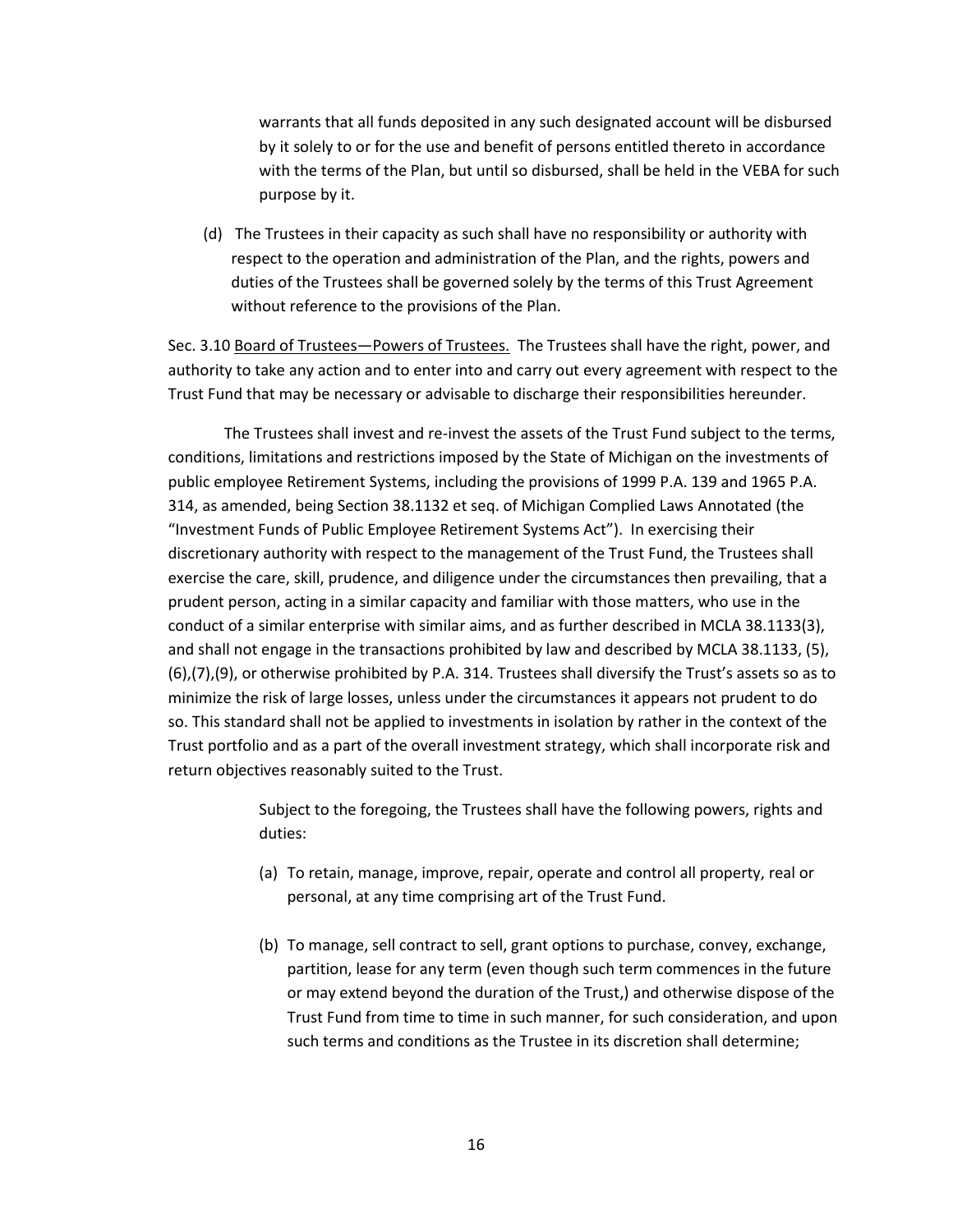- (c) To vote any corporate stock either in person or by proxy for any purpose; to exercise or sell any stock subscription or conversion right; to participate in voting trusts; to consent to, take any action in connection with, and receive and retain any securities resulting from, any merger, consolidation, reorganization, readjustment of the financial structure, liquidation, sale, lease or other organization the securities of which may constitute a portion of the Trust Fund;
- (d) To keep any property in the name of a nominee with or without disclosure of any fiduciary relationship;
- (e) To borrow money, and to mortgage, pledge or otherwise encumber the Trust Fund or any part thereof;
- (f) To take any action with respect to conserving or realizing upon the value of any property in the Trust Fund; to collect, pay, contest, compromise, or abandon demands of or against the Trust Fund, to pay any tax, assessment or other charge attributable to the interest of any beneficiary;
- (g) To employ such agents, experts, investment fiduciaries, counsel, and other persons (any of whom may also be employed by or represent the County) deemed by the Trustees to be necessary or proper for the administration of the Trust; to rely and act on information and advice furnished by such agents, experts, investment fiduciaries, counsel, and other persons; and to pay their reasonable expenses and compensation for services to the VEBA from the Trust Fund;
- (h) To transfer to an investment fiduciary (as defined in Section 12c.(1) of P.A. 314 and pursuant to Section 4 of 1999 P.A. 149) the authority and accompanying duty to direct the investment and management of all or a portion fo the Trust Fund, provided that such an investment fiduciary shall acknowledge in writing fiduciary status with respect to the Trust Fund.

For purposes of Section 3.10(h) above, an investment fiduciary means any person who does any of the following:

> i. Exercises any discretionary authority or control in the investment of the Trust Fund; or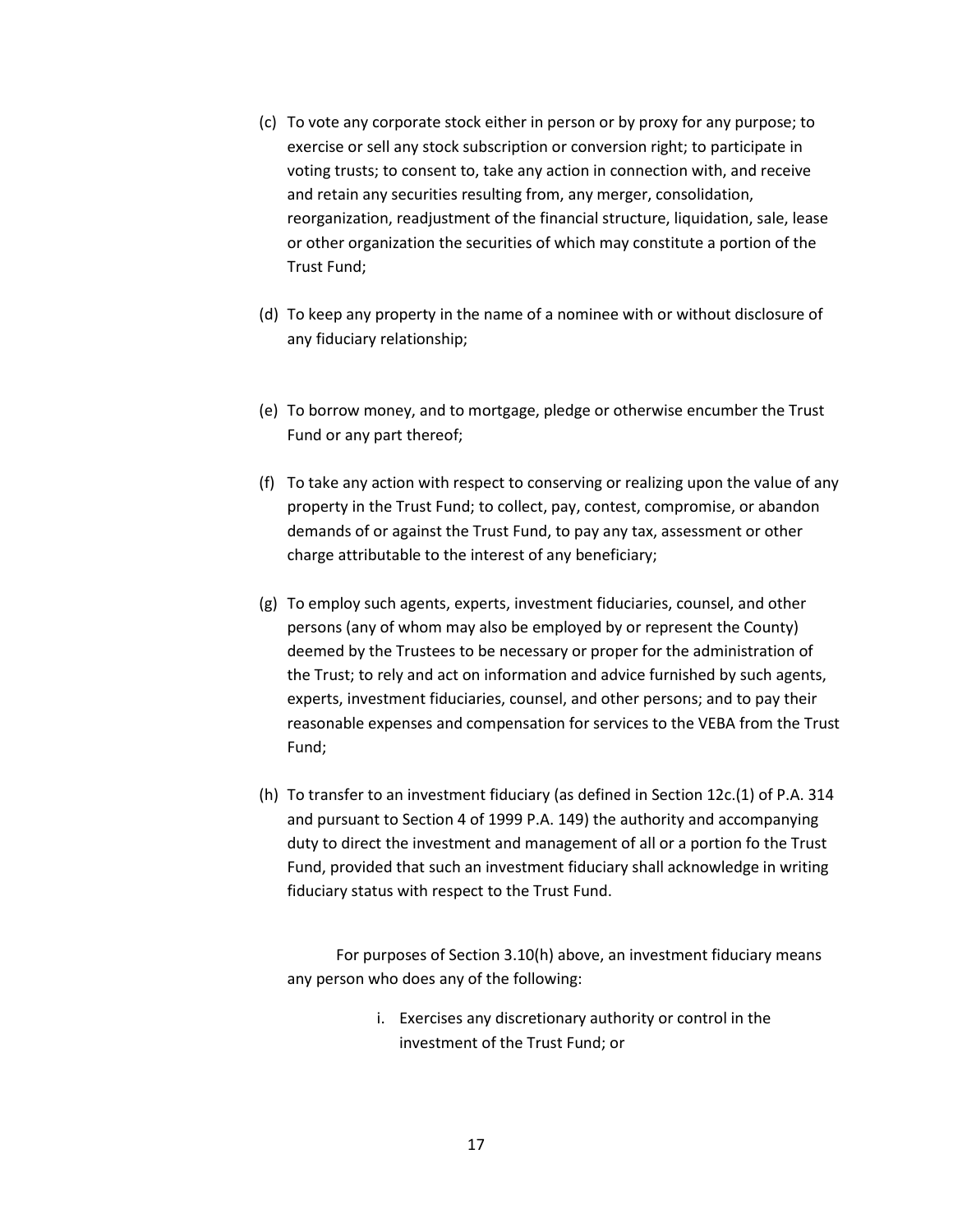ii. Renders investment advice to the VEBA for a fee or other direct or indirect compensation

Except for an employee of the VEBA, the County, or the State of Michigan who is acting in the capacity of an investment fiduciary to the VEBA, an investment fiduciary shall meet of the following requirements:

- iii. Be a registered investment advisor under either, the investment advisor act of 1940, title II of chapter 686, 54 Stat. 847, 15 U.S.C. 80b-1 to 80b-21, or the uniform securities Act, Act No. 265 of the Public Acts of 1964, being sections 451.501 to 451.818 of the Michigan Compiled Laws
- iv. Be a bank as defined under the investment advisors' act of 1940
- v. Be an insurance company qualified under MCLA Section 38.1126;

and

(i) To perform any and all acts in its judgement necessary or desirable for the proper and advantageous administration and distribution of the Trust Fund.

Sec 3.11 Board of Trustees—Benefits to fiduciaries. Nothing in this trust shall prevent a fiduciary from receiving any benefit that he or she is otherwise entitle to from the Plan as a retiree or beneficiary. However, the benefit must be computed and paid consistently with the terms of the Plan as applied to all other retirees and beneficiaries. This Trust shall not be interpreted to prevent any fiduciary from receiving reasonable compensation for services rendered, or for the reimbursement of expenses properly and actually incurred in the performance of duties to the Trust; except no person receiving full-time pay from the County shall receive compensation from this Trust, except for reimbursement of expenses properly and actually incurred, or for a permitted per diem payment. No Trustee or employee who assists in the investment or administration of the Trust Fund shall (i) have a beneficial interest, direct or indirect, in an investment of the VEBA; (ii) borrow any assets of the VEBA; or (iii) receive a payment from any person or organization providing service to the VEBA. The ''prohibited transaction'' rules of P.A. 314 (MCCA Section 38.1133) [5], [6], [7], [9] or other prohibited transaction sections shall apply to all VEBA fiduciaries.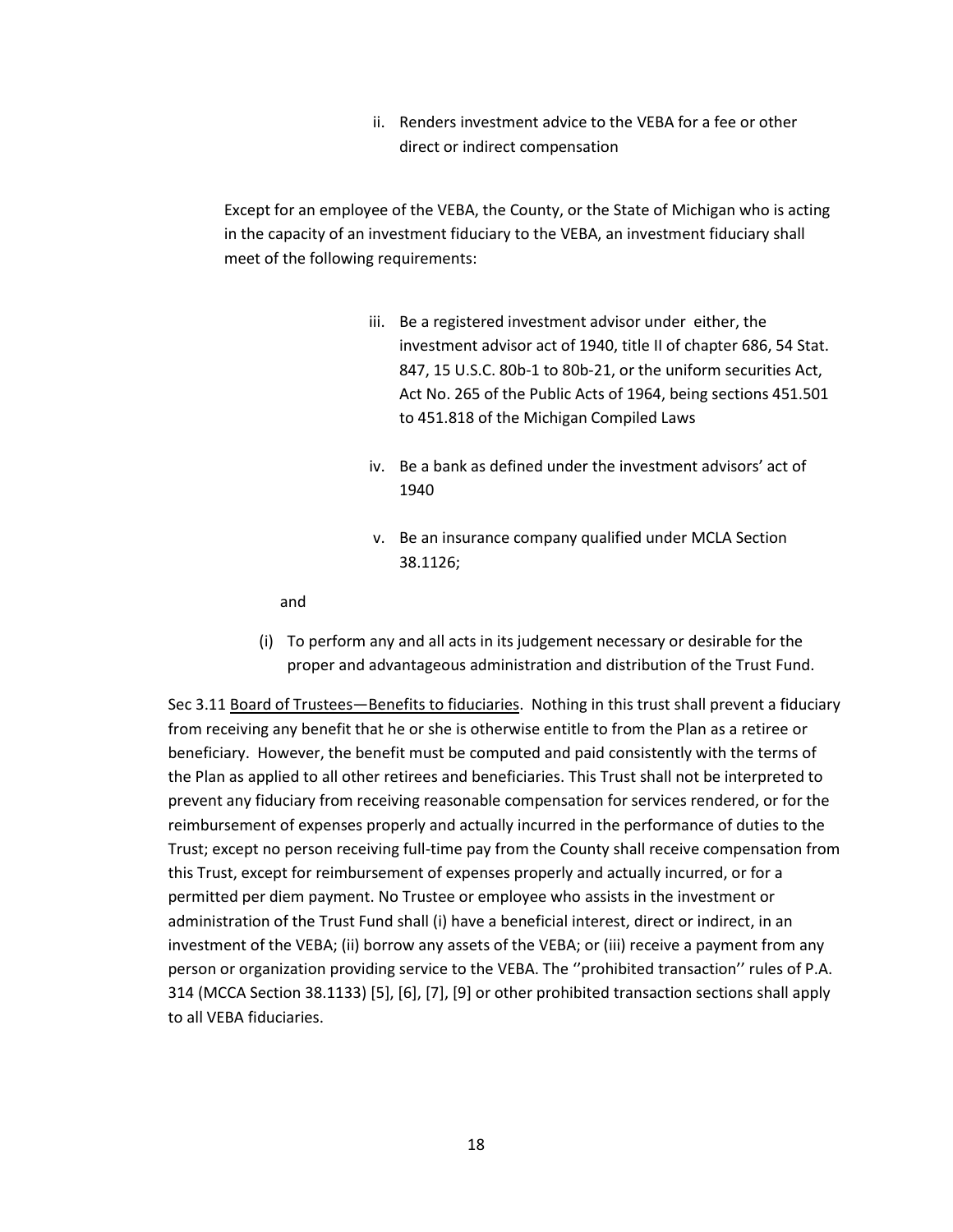# ARTICLE IV MISCELLANEOUS

#### Sec 4.1 No Assignment

- (a) The right of an individual to any benefit from or funded by the VEBA Trust, and the monies and assets of the VEBA Trust, shall not be subject to execution, garnishment, attachment, the operation of bankruptcy or insolvency law, or other process of law, except as specifically required by State of Michigan or Federal law and shall be unassignable except as required by State of Michigan or Federal law.
- (b) Nothing contained herein shall be construed as a contract of employment between any Employer and any employee, or as a right of any employee to be continued in the employment of any Employer, or of any Employer to discharge any of its employees, with or without cause.
- (c) No employee shall have any right to, or interest in, any assets of the VEBA Trust upon termination of his employment otherwise, except as benefits which may be payable under the Plan to such employee.

Sec. 4.2 Evidence. Evidence required of anyone under the Trust Agreement may be by certificate, affidavit, document, or other instrument which the person acting in reliance thereon considers to be pertinent reliable, and to be signed, made or presented by the proper party.

Sec. 4.3 Dealings of Others with Trustees. No person (corporate or individual) dealing with the Trustees shall be required to see to the application of any money paid or property delivered to the Trustees or to determine whether the Trustees are acting pursuant to any authority granted to them under this Trust Agreement.

Sec 4.4 Others Not Party. No insurance company that issues an insurance contract held by the Trustees and no health care organization with which the Trustees have entered into a contract shall be construed to be a party to this Trust Agreement, nor shall it have any responsibility for the validity of this Trust Agreement. An insurance company or Health Care Organization to which an application may be an investigation or inquiry regarding the authority of the Trustees to make such application or any amendment thereto or to inquire as to whether a person on whose life or for whose life contract is to be issued is entitled to such contract under the Plan.

Sec. 4.5 Audits. The County shall have the right to cause the books, records and accounts of the Trustees that relate to the Plan to be examined and audited by independent auditors designated by the County at such times as the County may determine, and the Trustees shall make such books, records, and accounts available for such purposes at all reasonable times.

Sec. 4.6 Waiver of Notice. Any notice required under this Trust Agreement may be waived by the person entitled thereto.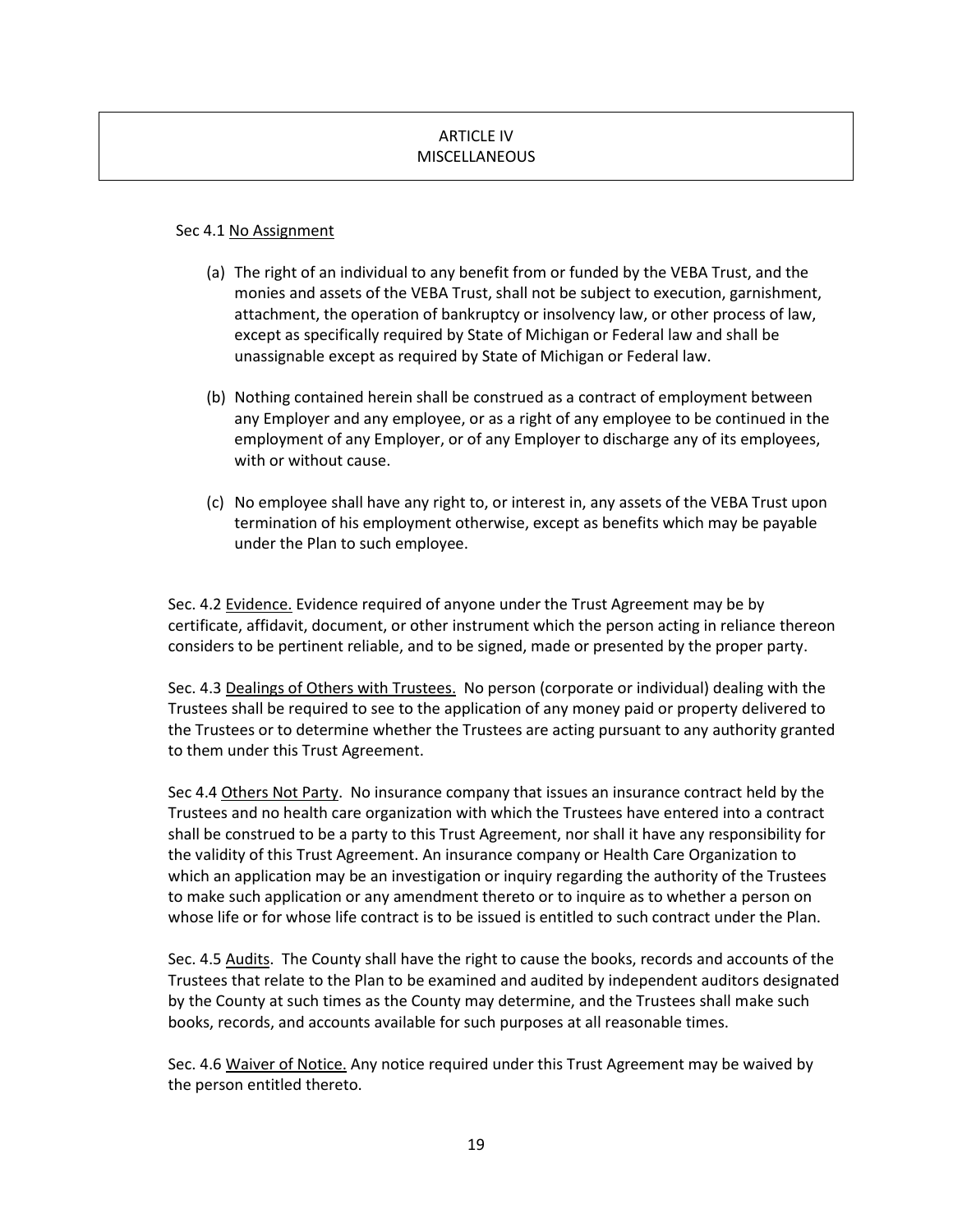Sec. 4.7 Headings. Headings at the beginning of articles and sections are for convenience of reference, shall not be considered a part of this Trust Agreement, and shall not influence their construction.

Sec. 4.8. Use of Compounds of Word "Here". Use of the words "hereof," "herein," "hereunder," or similar compounds of the word "here" shall mean and refer to the entire Trust Agreement unless the context clearly indicates otherwise.

Sec. 4.9. Construed as a Whole. The provisions of this Trust Agreement shall be construed as a whole in such manner as to carry out the provisions thereof and shall not be construed separately without relation to the context.

Sec. 4.10 Counterparts. This Trust Agreement may be executed in any number of counterparts, each of which shall be deemed an original. Such counterparts shall constitute but one and the same instrument, which may be sufficiently evidenced by any one counterpart.

Sec. 4.11. Correction of Errors. The Trustees shall correct errors in the records and operations of the Trust. The Trustees shall seem to recover overpayments.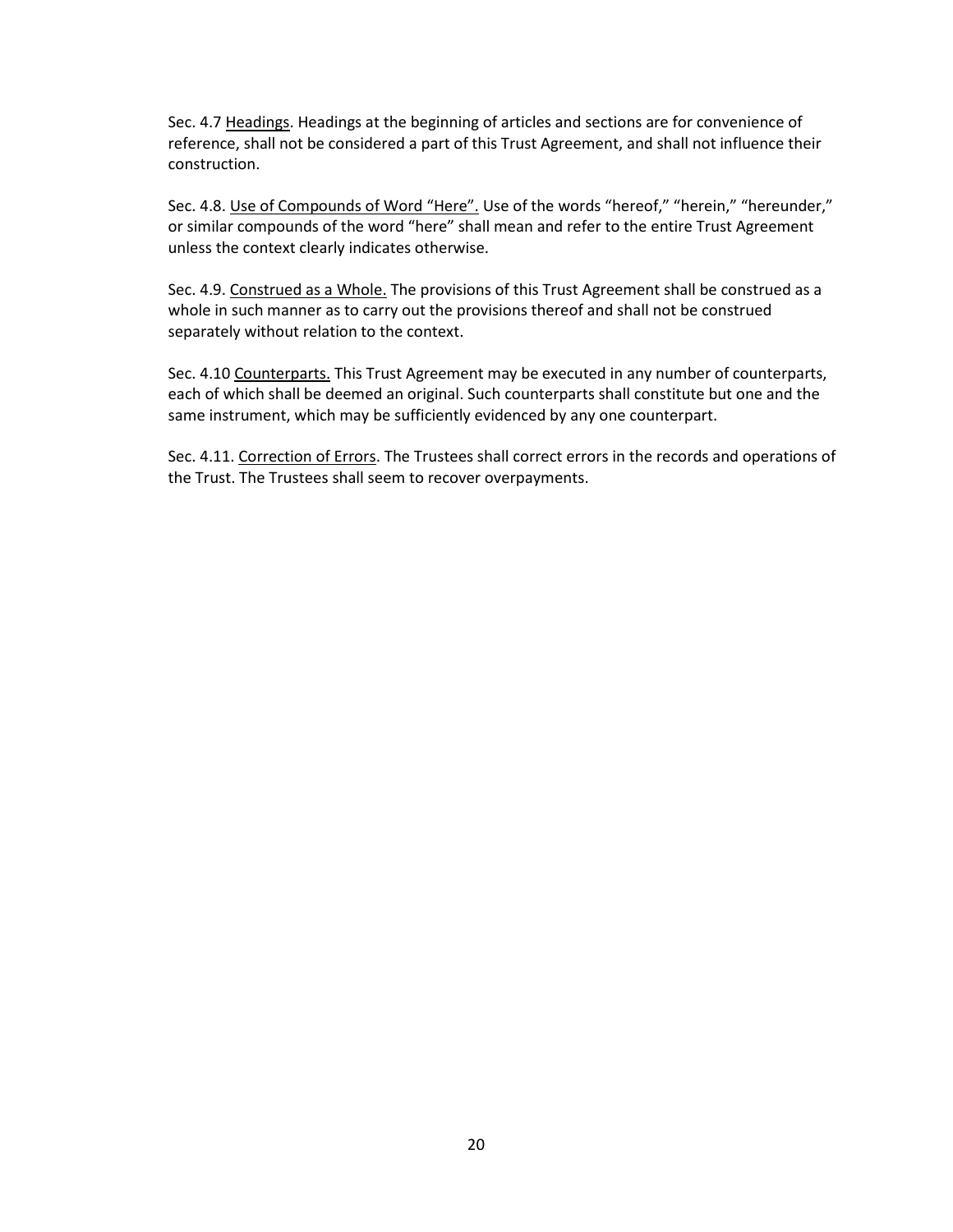#### ARTICLE V AMENDMENT AND TERMINATION

Sec. 5.1 No Diversion. The Trust Fund shall be for the exclusive purpose of providing benefits to retired employees of the Employers eligible to participate in the Plan (or other plan funded hereunder) and their dependents or beneficiaries and defraying reasonable expense of administering the VEBA, Plan (or other plan funded hereunder), and no part of the corpus or income of the Trust Fund may be used for, or diverted to, any other purposes. Except as provided in Sec. 5.1 (a) and Sec. 5.4 below, no portion of the Trust Fund shall inure to the private benefit of any Employer and no portion of the Trust Fund shall be disturbed to and individual, except for payment of benefits under the Plan (or other plan funded hereunder)

- (a) If any contribution or portion thereof is made by an Employer by a mistake of fact, the Trustees shall, upon written request of the Employer, return such contribution or portion thereof to the Employer within one year after the payment of the contribution to the Trustees; however, the earnings attributable to such contribution or portion thereof shall not be returned to the Employer but shall remain in the Trust Fund, and the amount returned to the Employer shall be reduced by any losses attributable to such contrition or portion thereof.
- (b) If upon a termination of the Plan (or of a plan funded under this VEBA for benefits other than retiree medical) and after payment of benefits accrued or owing under such plan to the time of terminations, there remains a balance in the Trust Fund attributable to the terminated plan, such balance shall be applied to pay the costs under any comparable plan or plans maintained by the Employers for retired employees. In the even the Employers cease to maintain a comparable plan or plans for retired employees before the balance in entirely disbursed, the balance remaining shall be applied to pay the costs under any comparable plan or plans maintained for active employees. To the extent possible, assets shall be used to provide benefits to employees of the Employer to whom such assets were initially allocated. In no event may any amounts be returned to the Employers except as provided in subsection (a) of this section or Sec. 5.5 below.

Sec. 5.2. Amendment. Subject to the provisions of Sec. 5.1 hereof, this Trust Agreement may be amended at any time or from time to time in any manner by resolution of the Bay County Road Commissioners with the written agreement of the Trustees, and the provisions of any such amendment may be applicable to the Trust Fund as constituted at the time of the amendment as well as to the part of the Trust Fund subsequently acquired, provided that this Trust Agreement shall not be amended in any manner which causes or allows any portion of the Trust Fund allocable to the Plan (or any other plan funded under this VEBA) to be used for purposed